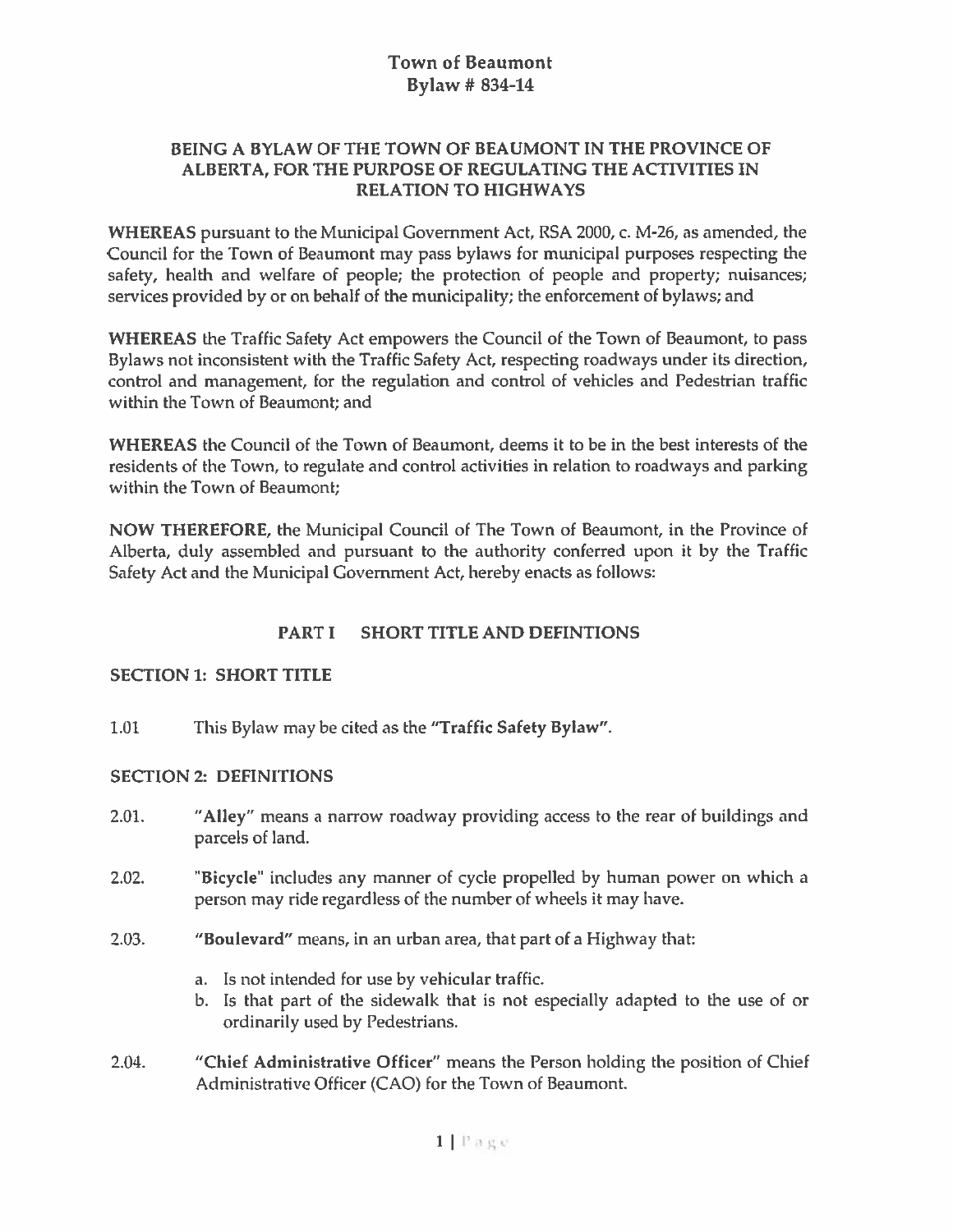- 2.05. "Council" shall mean the Council of the Town of Beaumont.
- 2.06. "Crossing Guard" means <sup>a</sup> person appointed by <sup>a</sup> school for the purposes of assisting in Pedestrian safety in school zones.
- 2.07. "Crosswalk" means any par<sup>t</sup> of <sup>a</sup> roadway at an Intersection or elsewhere distinctly indicated for Pedestrian crossing by Traffic Control Devices or by line or other marking on the road surface.
- 2.08. "Curb" means the actual curb if there is one and, if there is no actual curb in existence, shall mean the division point of roadway between that par<sup>t</sup> thereof intended for the use of Vehicles and that par<sup>t</sup> thereof intended for the use of Pedestrians.
- 2.09. "Disabled Person Vehicle" means <sup>a</sup> vehicle identified as such, by either <sup>a</sup> disabled person's license plate or an Identification Placard, clearly displayed in the vehicle, bearing the international symbol of the disabled.
- 2.10. "Emergency Vehicle" means:
	- a. A Vehicle operated by <sup>a</sup> police force.
	- b. A firefighting or other type of Vehicle operated by <sup>a</sup> fire protection service.
	- c. An ambulance by <sup>a</sup> Person or organization providing ambulance services.
	- d. A Vehicle operated as <sup>a</sup> gas disconnection unit of the public utilities.
	- e. A Vehicle designated as an emergency response unit, pursuan<sup>t</sup> to the regulations under the Traffic Safety Act.
- 2.11. "Emergency Lane" means all that portion of <sup>a</sup> roadway used to provide access to buildings by Emergency Vehicles, and so marked by signs identifying is as emergency access only.
- 2.12. "Highway" means any thoroughfare, street, road, trail, avenue, parkway, driveway, viaduct, lane, alley, square, bridge, causeway, trestle way or other place or any par<sup>t</sup> of any of them, whether publicly or privately owned, that the public is ordinarily entitled or permitted to use for the passage or parking of vehicles and includes:
	- a. A Sidewalk, including <sup>a</sup> Boulevard adjacent to the Sidewalk.
	- b. If <sup>a</sup> ditch lies adjacent to and parallel with the roadway, the ditch.
	- c. If <sup>a</sup> roadway right of way is contained between fences or between <sup>a</sup> fence and one side of the roadway, all the land between the fences, or all the land between the fence and the edge of the roadway, as the case may be.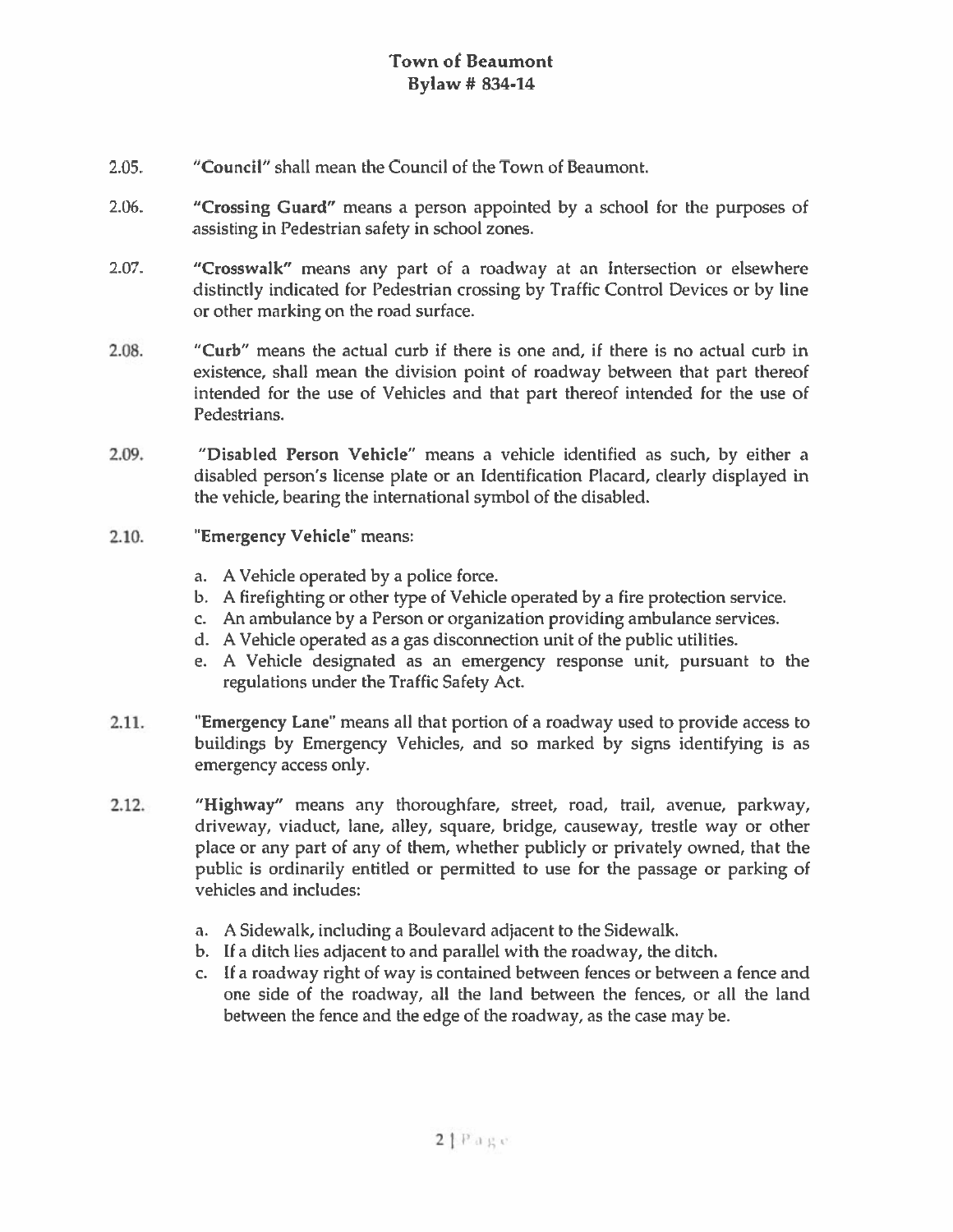- 2.13. "Intersection" means the area embraced within the prolongation or connection of;
	- a. The lateral curb lines or, if none.
	- h. the exterior edge of the Roadways, of two or more Highways that join one another at an angle whether or not one Highway crosses the other.
- 2.14. "Municipal Government Act" means Municipal Government Act, R.S.A. 2000, c. M-26, as amended or repealed and replaced from time to time.
- 2.15. Off-Highway Vehicle" means <sup>a</sup> vehicle as defined in the Traffic Safety Act Act RSA, 2000, Ch. T-6, Section 6 Paragraph 117 and all amendments and successors thereto. This definition also includes mini or "pocket" motorcycles or similar motorized vehicles.
- 2.16. "Parade" or "Procession" means <sup>a</sup> group of Vehicles, animals, Pedestrians or combination thereof, on <sup>a</sup> roadway which is likely to block, obstruct, impede, hinder or otherwise interfere, with Pedestrian or vehicular traffic, excluding <sup>a</sup> funeral procession and military parade.
- 2.17. "Park", "Parked", and "Parking" or any word or expression of similar connotation or import shall mean <sup>a</sup> Vehicle remaining stationary in one <sup>p</sup>lace whether or not the Vehicle is occupied or the engine is running, but excluding vehicles stationary in one place:
	- a. While actually engaged in loading or unloading passengers.
	- b. In compliance with <sup>a</sup> Traffic Control Device or the direction of <sup>a</sup> peace officer.
- 2.18. "Peace Officer" means <sup>a</sup> member of <sup>a</sup> police service as per the Police Act, R.S.A. 2000, c. P-i?, <sup>a</sup> Community Peace Officer appointed by the Town of Beaumont, (pursuant to the provisions of the Peace Officer Act, R.S.A. 2006, c. P-3.5, as amended or repealed and replaced from time to time), or <sup>a</sup> Bylaw Enforcement Officer, appointed by the Town, pursuan<sup>t</sup> to the Municipal Government Act.
- 2.19. "Pedestrian" means <sup>a</sup> person on foot or <sup>a</sup> person in <sup>a</sup> mobility assist device.
- 2.20. "Permit" means an authorization issued by the CAO pursuant to this or any other Bylaw of the Town.
- 2.21. "Person" means any individual, corporation, society, association, partnership or firm.
- 2.22. "Playground Zone' means that portion of <sup>a</sup> Highway within the Town, falling between two Traffic Control Devices, marking the portion of Highway as <sup>a</sup> Playground Zone.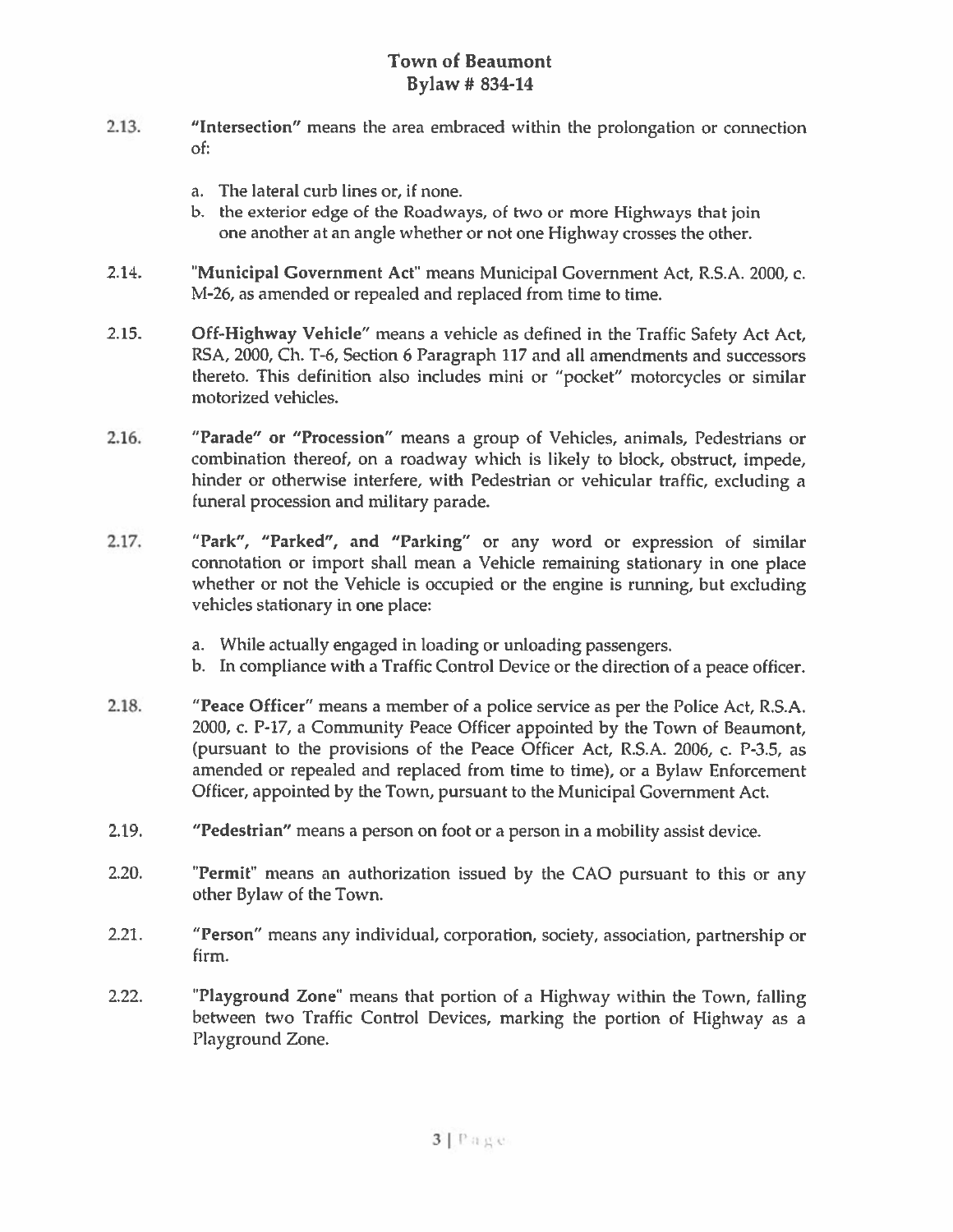- 2.23. Private Property" means any property within the Town not owned by, or occupied by, the Government of Canada, the Government of Alberta or by the Town, excep<sup>t</sup> as otherwise indicated by express provision ot this Bylaw.
- 2.24. "Provincial Offences Procedure Act" means the Provincial Offences Procedure Act, R.S.A. 2000, c. P-34, as amended or appealed and replaced from time to time.
- 2.25. "Public Place" means any Highway, park land, recreation area, public bridge, road, footway, square, court, alley, passageway, whether a thoroughfare or not, and includes but is not limited to, any open space to which the public has or may have, access to, owned by or under the direction, control and managemen<sup>t</sup> of Town of Beaumont.
- 2.26. "Recreational Vehicle' means <sup>a</sup> Vehicle or Trailer that is designed, constructed and equipped, either temporary or permanently, as <sup>a</sup> temporary accommodation for travel, vacation or recreational use, and includes duly licensed travel Trailers, motorized homes, slide-in campers, chassis-mounted campers-and tent trailers.
- 2.27. "Roadway"means the section of <sup>a</sup> Highway designated for Vehicle use.
- 2.28. 'Roadway Right of Way' means all of the land between the property line on one side of the roadway and the property line on the other side of roadway for the entire length of that roadway.
- 2.29. "School Zone" means that portion of <sup>a</sup> roadway within the Town, falling between two Traffic Control Devices, marking the portion of roadway as <sup>a</sup> School Zone.
- 2.30. "Sidewalk" means <sup>a</sup> designated pathway, surfaced or non-surfaced designed for Pedestrian use.
- 2.31. 'Town' means the Town of Beaumont.
- 2.32. 'Tracking' means to cause or—any dirt, soil, mud, gravel, sand, day, lime, fertilizer, manure, substance or material of any nature or kind whatsoever to become loose or detached or blow, drop, spill or fall from any Vehicle, appurtenances, or tires onto any Highway.
- 2.33. "Traffic Control Device" means any authorized sign, signal, marking or device placed, marked or erected for the purpose of regulating, warning or guiding traffic or Pedestrian movement, whether of <sup>a</sup> permanen<sup>t</sup> or temporary nature, and includes <sup>a</sup> school crossing guard or patrol.
- 2.34. "Traffic Safety Act' means Traffic Safety Act, R.S.A. 2000, c.T-6, as amended or repealed and replaced from time to time.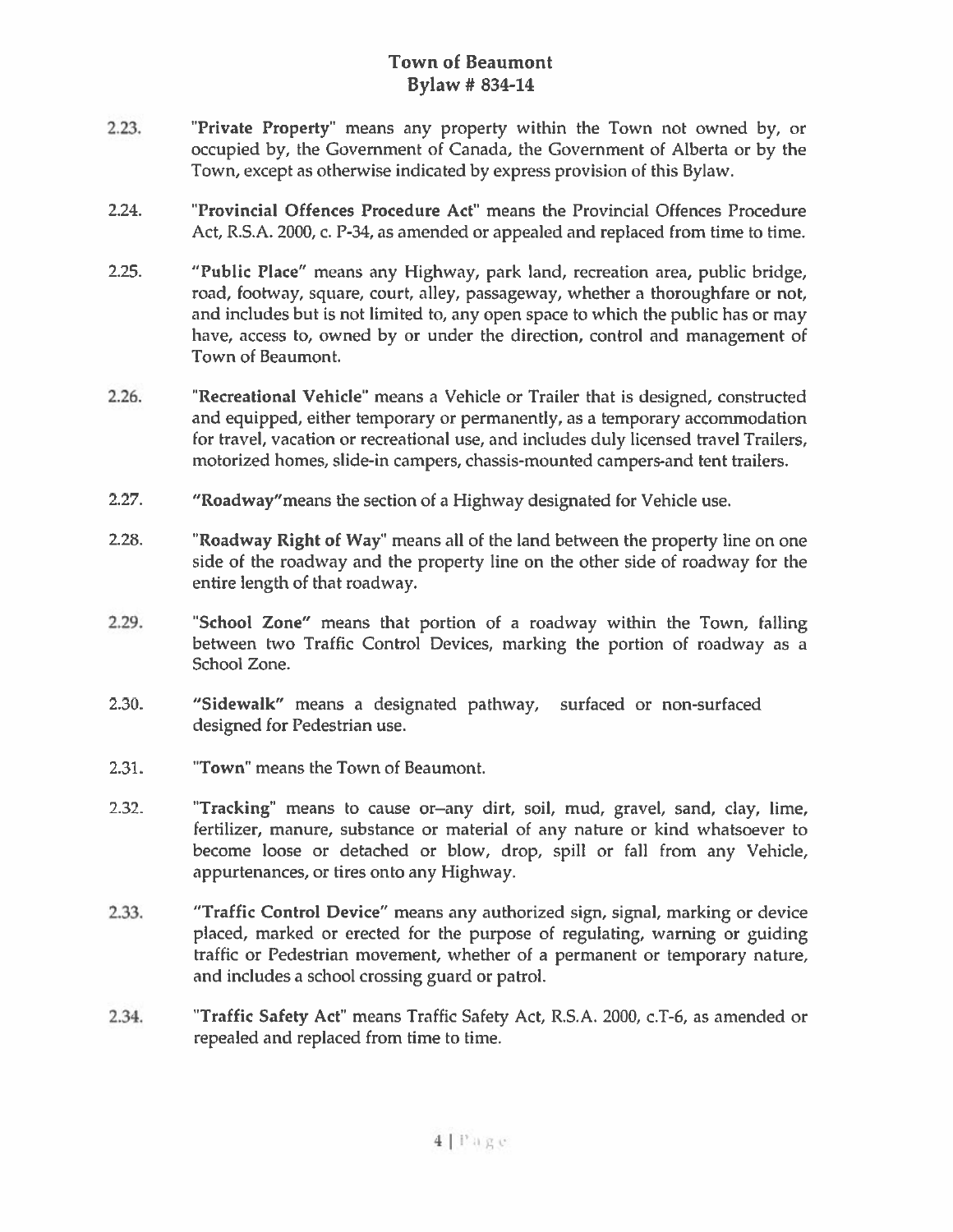- 2.35. Trailer" means a Vehicle so designed, that it may be attached to or drawn by, a Vehicle and intended to transport property or Persons, and includes any trailer that is designed, constructed and equipped as <sup>a</sup> dwelling <sup>p</sup>lace, living abode or sleeping place, either permanently or temporarily, but does not include machinery or equipment used in construction or maintenance of Highways.
- 2.36. 'Vehicle' means <sup>a</sup> device in, on or by which, <sup>a</sup> Person or thing may be transported or drawn on <sup>a</sup> Highway.
- 2.37. "Violation Notice" means <sup>a</sup> tag or similar documents issued by the Municipality pursuan<sup>t</sup> to the Municipal Government Act.
- 2.38. "Violation Ticket" means <sup>a</sup> ticket issued pursuan<sup>t</sup> to Part II or III as applicable, of the Provincial Offences Procedure Act, and the regulations there under.

### PART II CONTROL OF ROADWAYS

#### SECTION 3: OPERATION OF VEHICLES

- 3.01. Every person shall obey the instructions of all Traffic Control Devices authorized under this, or any other Bylaw, unless otherwise directed by <sup>a</sup> Peace Officer, Fire Fighter, Crossing Guard, or Parade Marshall during <sup>a</sup> Parade or Procession.
- 3.02. Where temporary Traffic Control Devices, including the use of signs and flag persons, have been placed in accordance with this or any other Bylaw, Statute or Regulation, every Person shall obey the instructions of those temporary Traffic Control Devices for the period of time during which those temporary Traffic Control Devices are in place.
- 3.03. No Person shall Stop <sup>a</sup> Vehicle or permit <sup>a</sup> Vehicle, to be left upon any Roadway in such <sup>a</sup> manner as to block, obstruct, impede or hinder traffic on the Roadway, unless the Person has been granted the authority (in writing), to do so, by the CAO, or his or her delegate, the Council, or by Statute, and then, only in strict compliance with the authority granted.
- 3.04. Notwithstanding Section 3.03, where the obstruction caused by <sup>a</sup> Vehicle is unavoidable due to mechanical failure, <sup>a</sup> Person shall not be in breach of Section 3.03, provided the Person promptly takes measures to remove the Vehicle from the Highway.
- 3.05. No Person shall drive, pull or haul, upon any roadway <sup>a</sup> Vehicle, with or without <sup>a</sup> load, without first having properly cleaned and removed all loose material from the Vehicle body, Vehicle box, hitch and Trailer.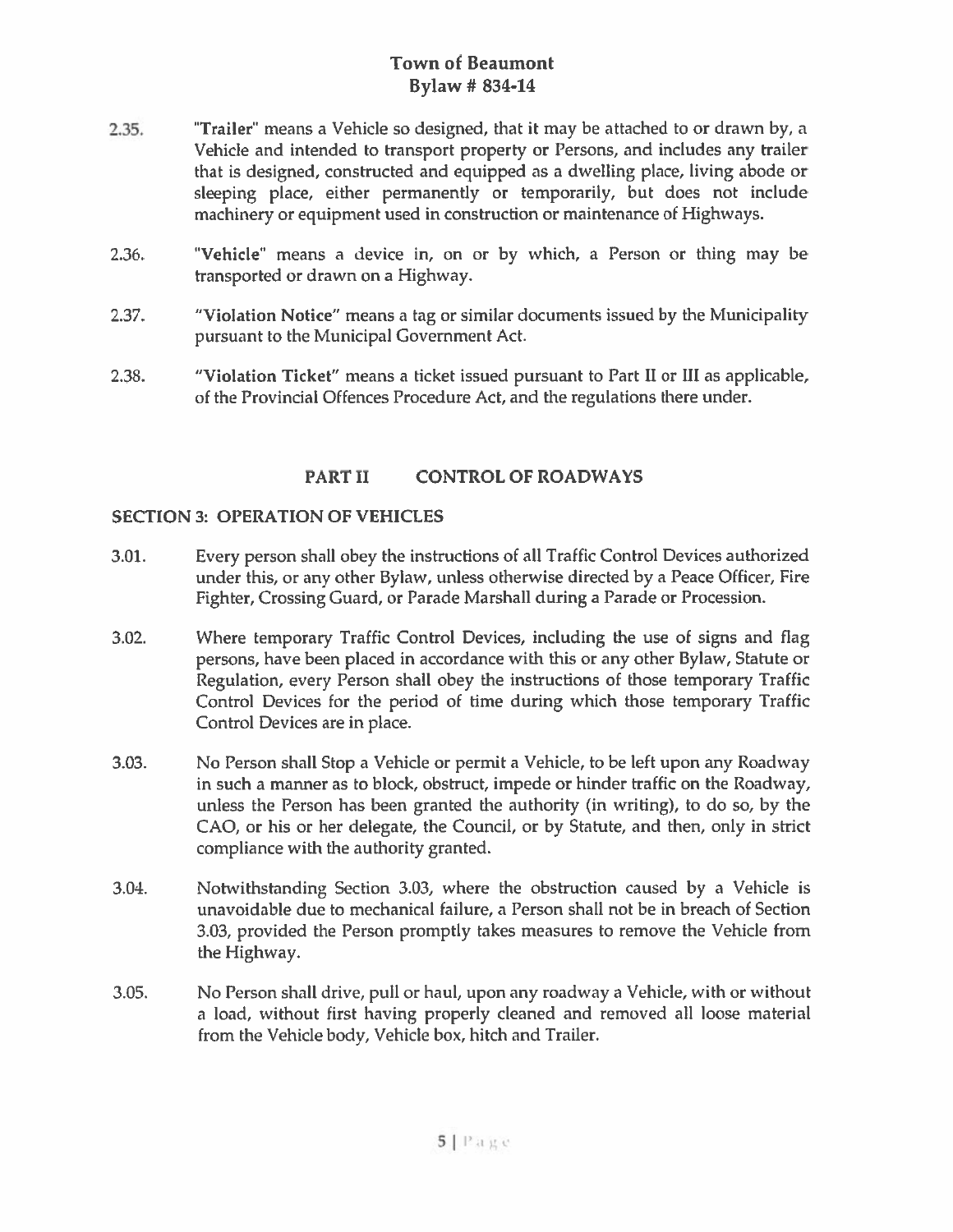- 3.06. All loads of earth, gravel, sand or other similar loose material shall not be hauled on any roadway within the Town, unless that load is covered in its entirety by <sup>a</sup> tarpaulin or other similar device.
- 3.07. No person shall drive, operate or permit to be driven or operated, any Vehicle or equipment of any nature or kind, in such <sup>a</sup> manner as to Track upon <sup>a</sup> Highway. Any person who Tracks upon <sup>a</sup> Highway shall, in addition to the penalty specified, be liable to clean up or remove, the substance or material tracked upon the roadway, in default of which, the Town may clean up or remove such substance or material at the expense of the person tracking.
- 3.08. No Person shall drive or pull upon <sup>a</sup> Highway any Vehicle containing <sup>a</sup> load, unless that load has been secured in such <sup>a</sup> manner as to preven<sup>t</sup> the load from falling onto a Highway or any land adjacent thereto, or otherwise to prevent shifting of the load within the Vehicle.
- 3.09. No person shall cause <sup>a</sup> Vehicle to drive over fire fighting or Town equipment.

#### SECTION 4: SPEED

- 1.01. Notwithstanding any speed limit prescribed by or pursuan<sup>t</sup> to this Bylaw, no driver shall drive at any rate of speed that is unreasonable, having regard to all of the prevailing circumstances and conditions, including without restricting the generality of the foregoing:
	- a. The nature, condition and use of the roadway.
	- b. The atmospheric, weather or other conditions that may impede the visibility of the driver or control of the Vehicle.
	- c. The amount of traffic presently on the roadway, or that <sup>a</sup> person in similar circumstances would reasonably expec<sup>t</sup> to be upon the roadway.
	- d. The mechanical condition, construction or other limitations of the Vehicle or any equipment of the Vehicle.
- 4.02. No Person shall operate <sup>a</sup> Vehicle at <sup>a</sup> speed greater than forty (40) kilometres per hour on any Highway within the Town, unless otherwise permitted in this Bylaw or Posted by <sup>a</sup> Traffic Control Device.
- 4.03. No Person shall operate <sup>a</sup> Vehicle within any alley within the Town at <sup>a</sup> speed in excess of twenty (20) kilometres per hour.
- 4.04. On any day on which school is held, no Person shall operate <sup>a</sup> Vehicle within <sup>a</sup> School Zone at any rate of speed greater than thirty (30) kilometres per hour between the hours of 07:30 and 16:30.
- 4.05. No Person shall operate <sup>a</sup> Vehicle within <sup>a</sup> Playground Zone at any rate of speed greater than thirty (30) kilometres per hour.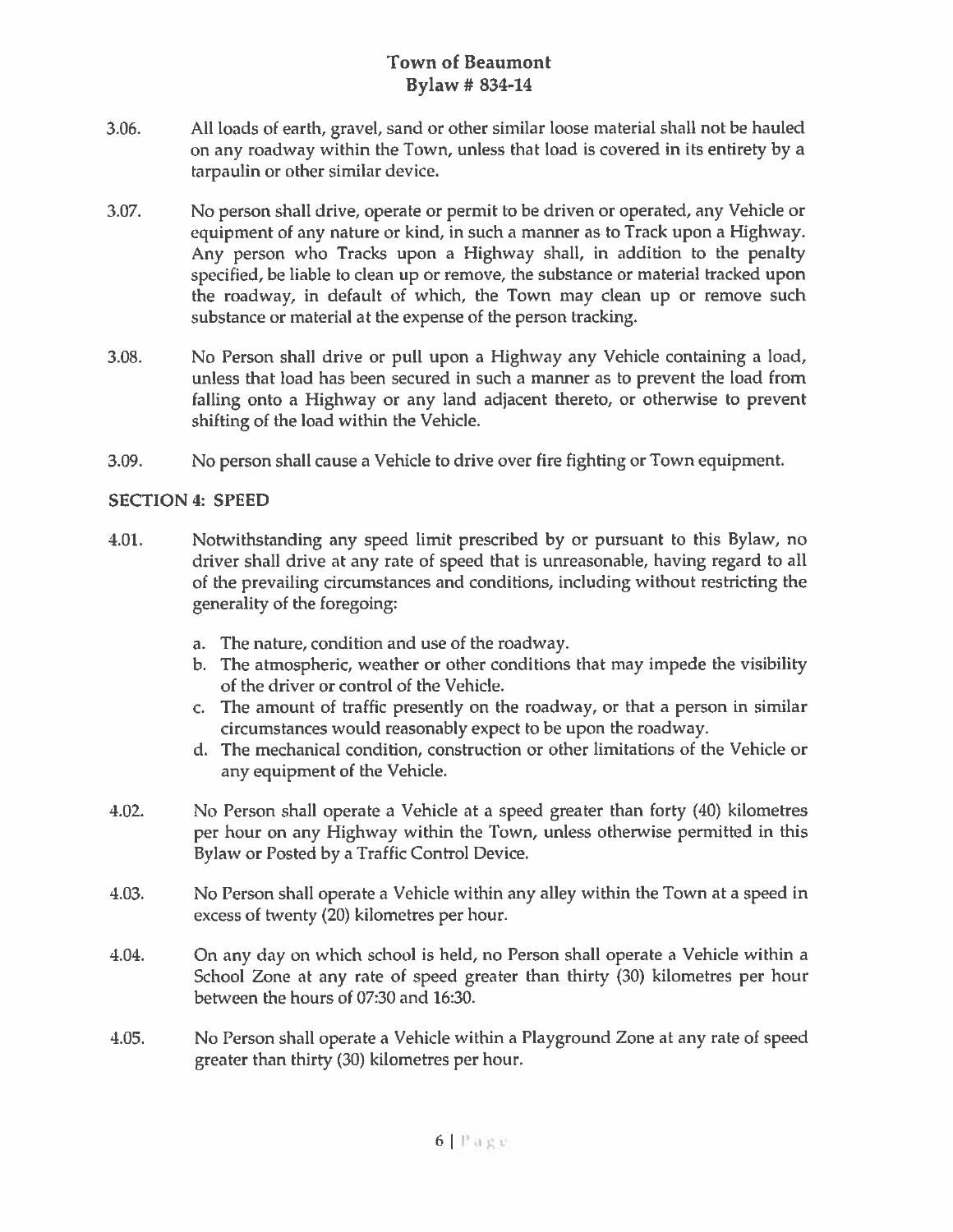#### SECTION 5: PEDESTRIANS

- 5.01. No Pedestrian shall cross <sup>a</sup> roadway at any point oilier than at an Intersection or crosswalk.
- 5.02. No Pedestrian shall cross an Intersection if <sup>a</sup> Traffic Control Device prohibits such <sup>a</sup> crossing.
- 5.03. No Person shall stand in <sup>a</sup> group of three (3) or more Persons or so near to each other on any roadway as to obstruct the entrance to <sup>a</sup> building, or to obstruct or preven<sup>t</sup> other Persons from using the roadway, and forthwith after <sup>a</sup> reques<sup>t</sup> has been made by <sup>a</sup> Pence Officer, all such Persons shall disperse and move away from the area.
- 5.04. No Person shall conduct him or herself, or otherwise position him or herself, on <sup>a</sup> roadway, in such <sup>a</sup> manner as to obstruct vehicular or pedestrian traffic, or to otherwise inconvenience any other Person upon the roadway.
- 5.05. Nothing in this Bylaw shall be construed as prohibiting the assembly of Persons for the purpose of watching <sup>a</sup> duly authorized parade or Procession, or as otherwise Permitted by the Town.
- 5.06. No Person shall hitchhike or solicit a ride from a driver of a Vehicle on a Highway.

#### SECTION 6: BICYCLES, SKATEBOARDS AND ROLLERBLADES

#### Bicycles, Skateboards, Inline Skates, etc.:

- 6.01. No Person shall ride <sup>a</sup> Bicycle on any Sidewalk excep<sup>t</sup> where permitted by signage, or other Traffic Control Device.
- 6.02. A bicycle may be operated on <sup>a</sup> Sidewalk where that Bicycle has <sup>a</sup> wheel base of less than fifty (50) centimetres and is operated by <sup>a</sup> minor.
- 6.03. No Person shall use sleds, toy vehicles, tricycles, or other similar devices on any roadway, excep<sup>t</sup> for the purpose of crossing <sup>a</sup> roadway at <sup>a</sup> crosswalk or Intersection, or as otherwise permitted pursuant to this or any other Bylaw.
- 6.04. Section 6.03 does not apply to <sup>a</sup> Person riding <sup>a</sup> Bicycle in accordance with this Bylaw.
- 6.05. Section 6.03 shall not apply to any roadway during Town sanctioned special events, to the extent and to the limits indicated by the sanctioned special event.
- 6.06. No Person traveling on <sup>a</sup> Bicycle, skateboard, sled, roller skates, inline skates, skis, toy vehicle, tricycle or similar device shall cling to or attach him or herself or the device to <sup>a</sup> Vehicle on <sup>a</sup> roadway.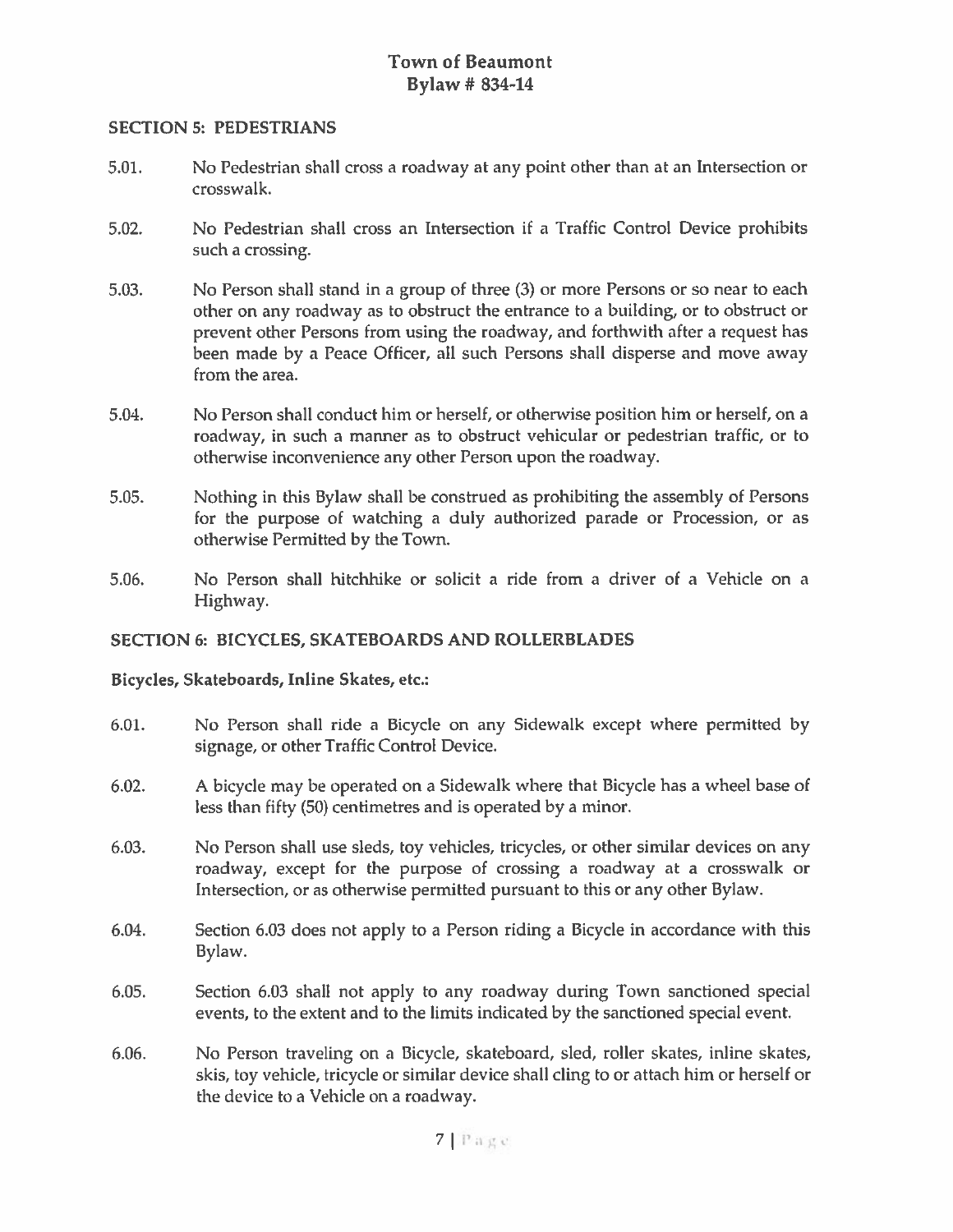- 6.07. No Person shall drive or operate <sup>a</sup> Vehicle on <sup>a</sup> roadway having in tow, any of the devices referred to in Section 6.06.
- 6.08. Every Person operating <sup>a</sup> Bicycle in accordance with the provisions of the Bylaw shall:
	- a. If under the age of eighteen (18) years, wear <sup>a</sup> helmet.
	- b. If under the age of eighteen (18) years, have <sup>a</sup> bell or other audible warning device equipped to alert others.
	- c. Yield the right-of-way to Pedestrians.
	- d. When passing <sup>a</sup> Pedestrian, use all due care, attention, and control required to ensure the safety of <sup>a</sup> Pedestrian.
	- e. Give an audible signal before overtaking <sup>a</sup> Pedestrian, produced in <sup>a</sup> reasonable time, prior to the overtaking, by voice, bell or other warning device audible to the Pedestrian.
- 6.09. No Person shall ride <sup>a</sup> Bicycle, roller skate, inline skate, skateboard or operate any other similar device, at any rate of spee<sup>d</sup> that is unreasonable having regar<sup>d</sup> to the nature, condition and use of the roadway or Sidewalk, and the amount and kind of Pedestrian traffic that is or might, reasonably be expected to be upon that roadway or Sidewalk.
- 6.10. No Person under the age of eighteen (18) years shall ride <sup>a</sup> Bicycle, roller skate, inline skate, skateboard or operate any other similar device without wearing <sup>a</sup> helmet.
- 6.11. No Person shall conduct <sup>a</sup> rally or race involving any Bicycle, roller skates, inline skates, skateboard, or any other similar device upon any Highway or Sidewalk unless authorized to do so, by the CÁO or his or her delegate.
- 6.12. Notwithstanding any penalty specified, any person who operates <sup>a</sup> Bicycle or skateboard within the Town, in contravention of any of the provisions of this Bylaw or any other Bylaw of the Town, or any statute of Alberta, may have the said Bicycle or skateboard impounded by, and at the discretion of, any Peace Officer for <sup>a</sup> period not exceeding sixty (60) days.

#### Golf Carts:

6.13. No person shall operate <sup>a</sup> golf cart on <sup>a</sup> Highway excep<sup>t</sup> for traveling from one par<sup>t</sup> of <sup>a</sup> golf course to another at designated crossing points and by taking the most direct route possible.

### Horse and Carriage:

6.14. No person shall operate <sup>a</sup> horse-drawn Vehicle on <sup>a</sup> Highway without <sup>a</sup> permit.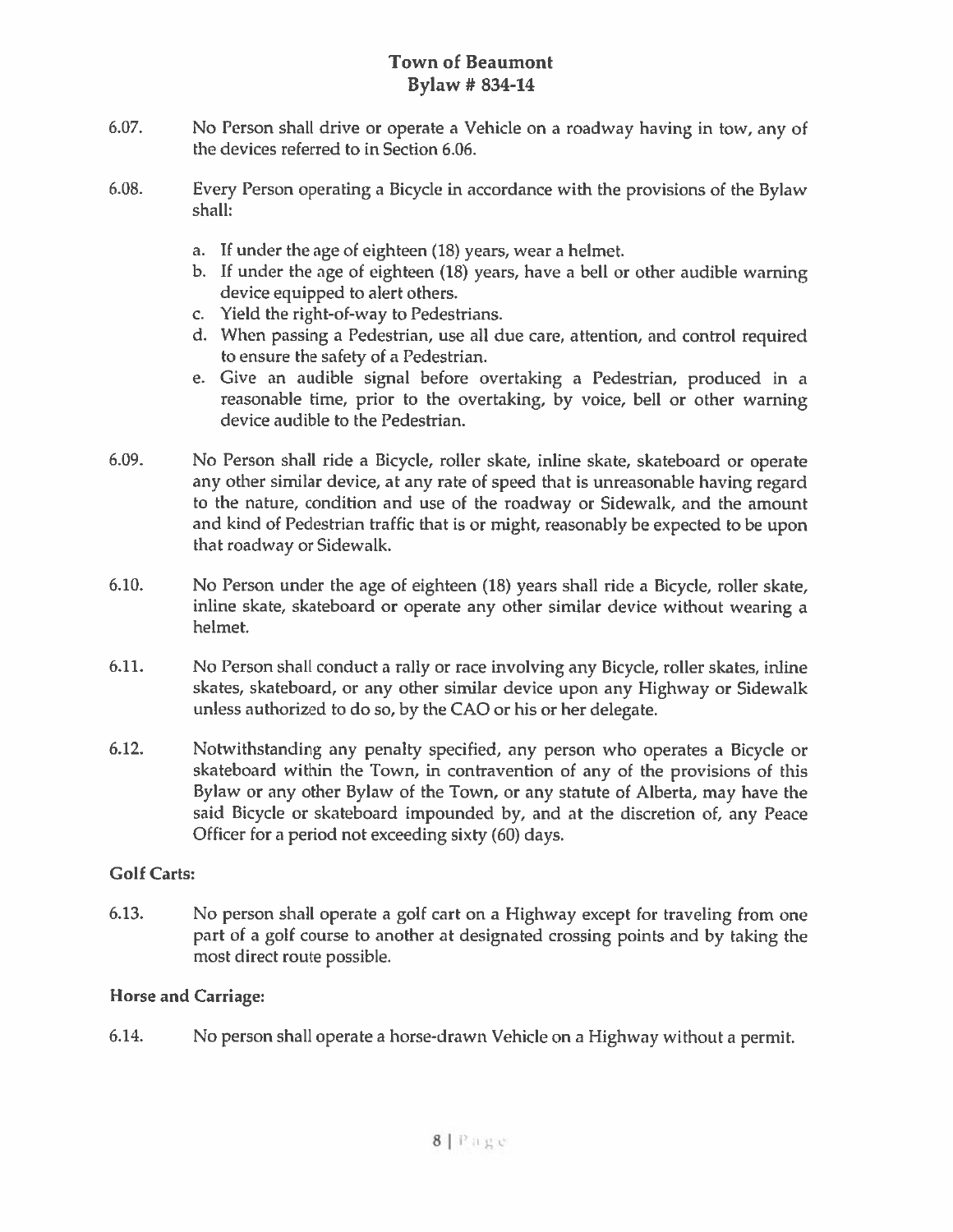- 6.15. The driver or any other Person having care, control or charge of any horse-drawn Vehicle on <sup>a</sup> Highway shall remain upon the Vehicle while it is in motion, or shall walk beside the horse drawing such <sup>a</sup> Vehicle, while operated within the Town.
- 6.16. The driver or other Person having care, control or charge of any horse-drawn Vehicle must maintain effective control of the animal(s) at all times.
- 6.17. The driver or other Person having care, control or charge of any horse-drawn Vehicle is responsible to remove any defecation deposited by the horse from any Highway or Public Place.

#### SECTION?: PARKING

#### General:

- 7.01. No Person shall Park or permit to be Parked, any Vehicle or Trailer for any period of time whatsoever in any of the following locations:
	- a. Upon <sup>a</sup> Highway in front of, adjacent to or abutting any building, structure, place or premises, in the course of construction or repair, when such Parking will impede or obstruct traffic.
	- b. Where the Vehicle may, in any way, interfere with the use of <sup>a</sup> doorway intended as <sup>a</sup> fire or emergency exit from any building abutting the roadway.
	- c. On any portion of <sup>a</sup> roadway marked by <sup>a</sup> "No Parking" sign, except when actually loading or unloading passengers.
	- d. On any portion of <sup>a</sup> roadway marked by <sup>a</sup> "No Stopping" sign, except in the event of <sup>a</sup> Vehicle breakdown.
	- e. On any portion of <sup>a</sup> Sidewalk or Boulevard.
	- 1. Within five (5) meters on the approach to <sup>a</sup> stop sign, <sup>y</sup>ield sign, or Intersection.
	- g. Within five (5) meters of any fire hydrant, or when the fire hydrant is not located at the Curb, within five (5) meters of the point on the Curb nearest the fire hydrant.
	- h. Within one and <sup>a</sup> half (1.5) meters of an access to <sup>a</sup> garage, private road or driveway, or <sup>a</sup> vehicle crossing over <sup>a</sup> Sidewalk.
	- i. On or within five (5) meters of the near side of <sup>a</sup> Crosswalk.
	- j. When parallel parking, against the flow of traffic facing the opposite direction.
	- k. Upon <sup>a</sup> Highway obstructing the normal flow of traffic.
	- 1. In an Alley unless:
		- i. <sup>A</sup> Traffic Control Device so permits; or
		- ii. For the purposes of loading or unloading goods, wares or merchandise, provided the Vehicle or Trailer does not obstruct the passage of other Vehicles or Persons.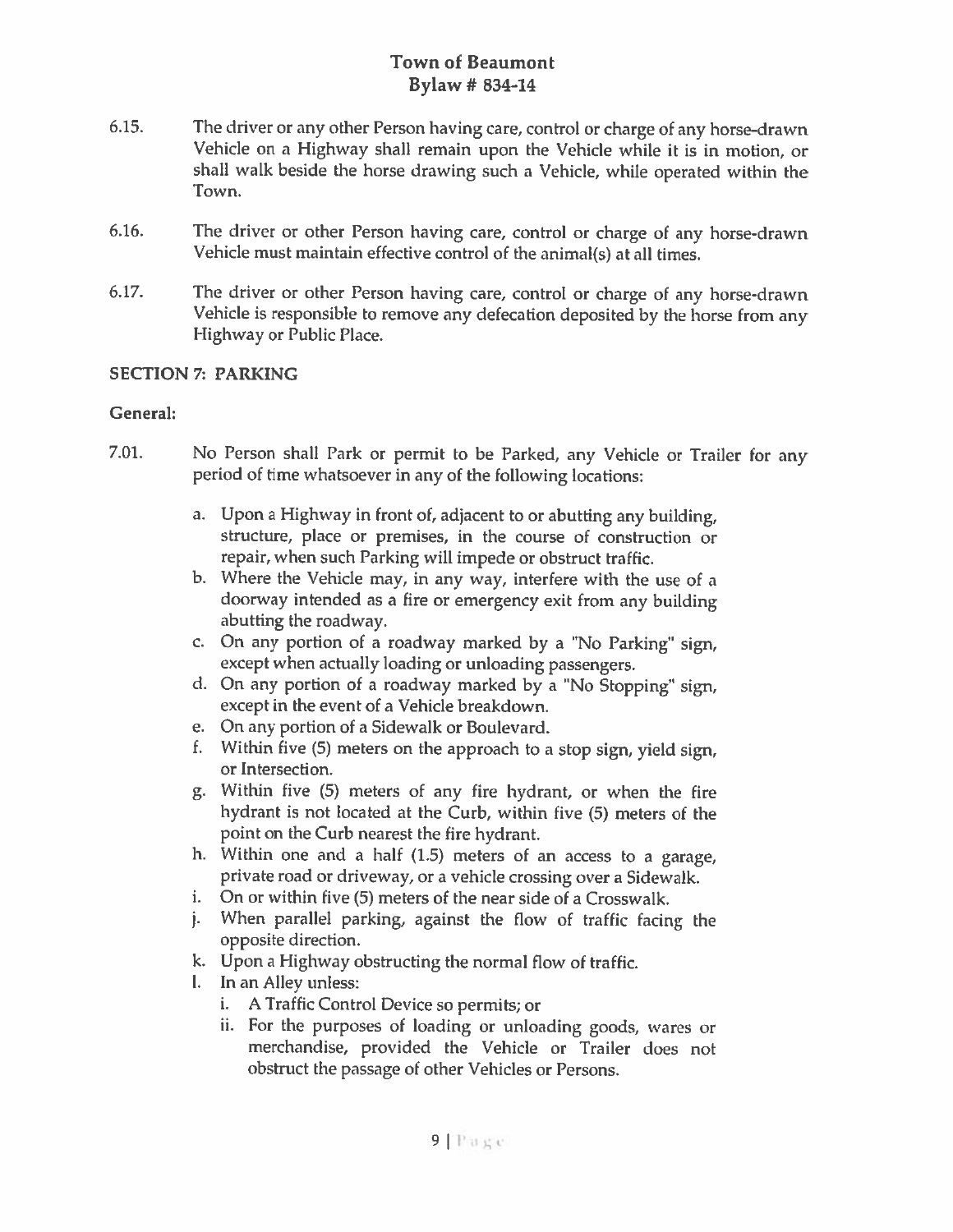- 7.02. No Person shall park <sup>a</sup> Vehicle in an Emergency Lane, unless <sup>a</sup> sign permits Parking.
- 7.03. No Person shall Park or Stop <sup>a</sup> Vehicle in excess of <sup>a</sup> time designated and marked on <sup>a</sup> sign Posted for the purpose of restricting the time for Parking or Stopping <sup>a</sup> Vehicle.
- 7.04. No Person shall stop or Park any Vehicle on any roadway for the purpose of maintaining or repairing such Vehicle, excep<sup>t</sup> for emergency repairs.
- 7.05. No Person shall stop or Park any Vehicle on any roadway for more than seventy two (72) consecutive hours without moving.

### Portable "No Parking" Signs:

7.06. Notwithstanding any other provisions of this Bylaw, the Town may cause portable "No Parking" signs be placed on or near <sup>a</sup> Highway, and when so placed, such signs shall take precedence over all other Parking signs. Section 7.02 does not apply to signs erected pursuan<sup>t</sup> to this Section,

#### Permit Only Parking:

7.07. No Person shall Park <sup>a</sup> Vehicle on any portion of <sup>a</sup> roadway, Public Place or Private Property marked by <sup>a</sup> Traffic Control Device as <sup>a</sup> location where <sup>a</sup> Permit is required to authorize Parking, unless that Vehicle has <sup>a</sup> clearly displayed, valid and subsisting Parking Permit issued in respec<sup>t</sup> to that Portion of the roadway, Public Place or Private Property.

#### Parking on Private Property:

- 7.08. For the purposes of Sections 7.12 to 7.17, property located in the Town and owned or occupied by the Government of Canada, Government of Alberta or by the Town, shall be considered to be Private Property.
- 7.09. <sup>A</sup> Person operating <sup>a</sup> Vehicle on Private Property—shall obey posted Traffic Control Devices. Notwithstanding the foregoing, with respec<sup>t</sup> to apartments or condominium complexes subject to the Condominium Property Act, RSA, 2000 Ch. C-22, the condominium corporations shall be responsible for enacting and enforcing condominium bylaws pursuan<sup>t</sup> to that Act.
- 7.10. Notwithstanding the provisions of Section 7.09 where, on Private Property used for commercial or industrial purposes or for the purpose of the Federal, Provincial or Municipal Government, Parking space or spaces, or <sup>a</sup> Parking area is provided for the Parking of Vehicles for Persons who are customers or patrons of, or are otherwise doing business with the Owner, tenant, occupan<sup>t</sup> or Person in charge of the property, and the space is clearly marked as being:
	- a. Private Property, by <sup>a</sup> Traffic Control Device.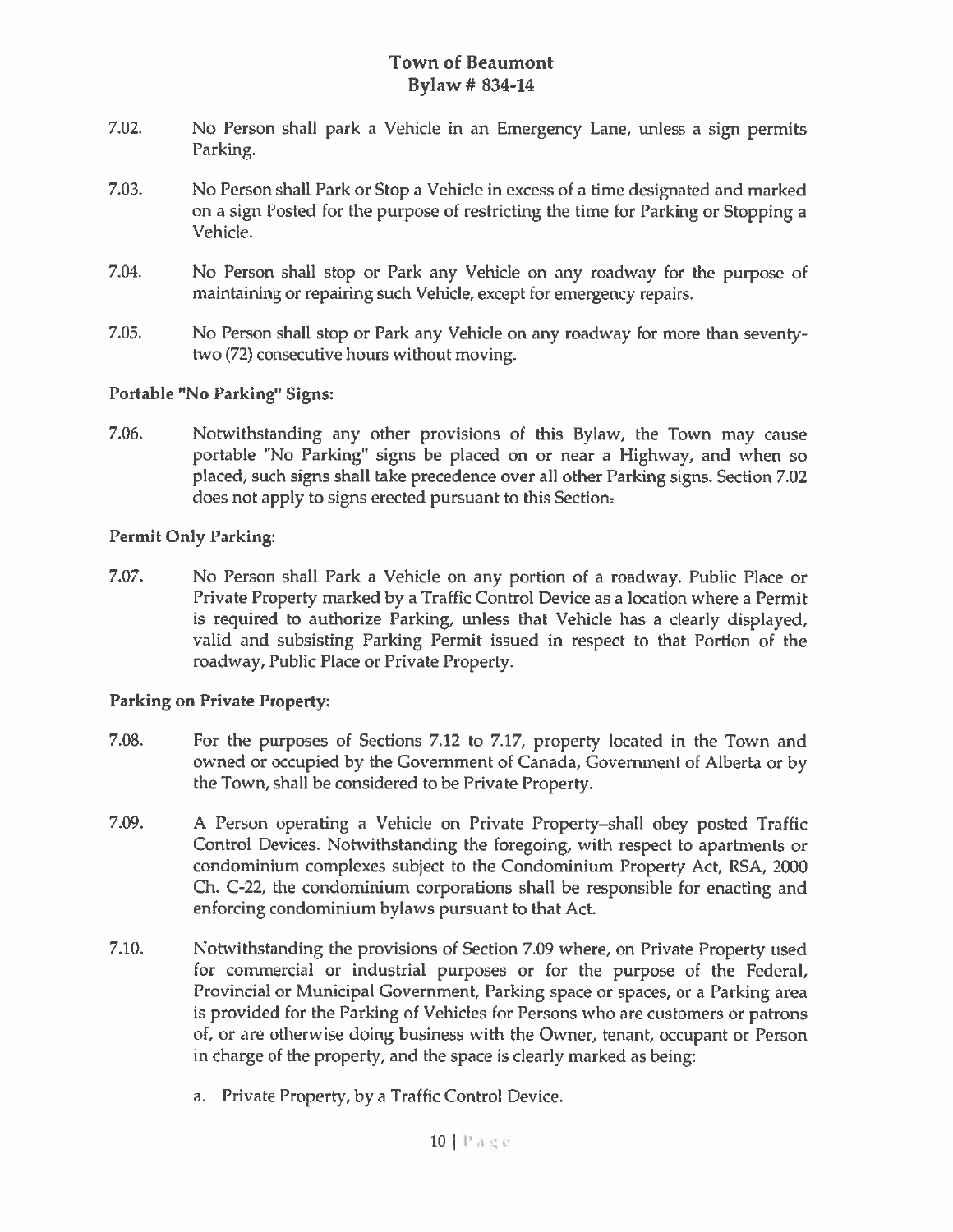b. Set aside for Parking only of Vehicles of customers, patrons of, or Persons doing business with the Owner, tenant, occupan<sup>t</sup> or Person in charge of the property.

A Person who is not, immediately after Parking or leaving the Vehicle, either <sup>a</sup> customer or patron or Person doing business with the Owner, tenant, occupan<sup>t</sup> or Person in charge of the property, shall not Park or leave his or her Vehicle within the Parking space, spaces or areas so designated.

- 7.11. No Person shall Park any Vehicle upon land owned by the Town or which the Town uses or permits to be used as Playground, School Ground, Boulevard, recreation area or land, excep<sup>t</sup> on such par<sup>t</sup> thereof, as may be designated by <sup>a</sup> Traffic Control Device or Devices allowing Vehicle Parking, and only in accordance with any restrictions so indicated on such Traffic Control Devices.
- 7.12. No Person other than the Person to whom the space is assigned, shall Park any Vehicle in <sup>a</sup> Parking space on Town-owned property, where such space has been reserved as indicated by <sup>a</sup> Traffic Control Device.

### Parking on Residential Property:

7.13. No person shall Park any Vehicle, Trailer or Recreational Vehicle on any grass or dirt surface, unless actively loading or unloading material, goods or supplies.

### Parking of Trailers and Recreational Vehicles:

- 7.14. No Person shall Park any Trailer upon any roadway unless the Trailer is attached to <sup>a</sup> Vehicle by which it may be propelled or drawn, and when so attached the Trailer shall be deemed par<sup>t</sup> of the Vehicle and subject to the requirements set out in this Bylaw pertaining to Vehicles, unless otherwise authorized by the CAO.
- 7.15. No Person shall occupy or suffer or permit any other Person, to occupy <sup>a</sup> Trailer or Recreational Vehicle as <sup>a</sup> temporary or permanen<sup>t</sup> dwelling upon <sup>a</sup> roadway or upon Town-owned property, unless:
	- a. Such property is <sup>a</sup> mobile home or Recreational Vehicle park; or
	- b. Written permission has been obtained from the CAO or their designate.
- 7.16. Notwithstanding anything else contained in this section, an Owner or Operator of <sup>a</sup> Vehicle and Trailer or Recreational Vehicle shall not Park the Vehicle and Trailer or Recreational Vehicle or any par<sup>t</sup> thereof on <sup>a</sup> Highway or Roadway Right-of-Way if, in the opinion of <sup>a</sup> Peace Officer, the Vehicle and Trailer or Recreational Vehicle constitutes an obstruction, presents <sup>a</sup> safety concern or otherwise impedes the progress of other uses of the Highway or Roadway Right of-Way.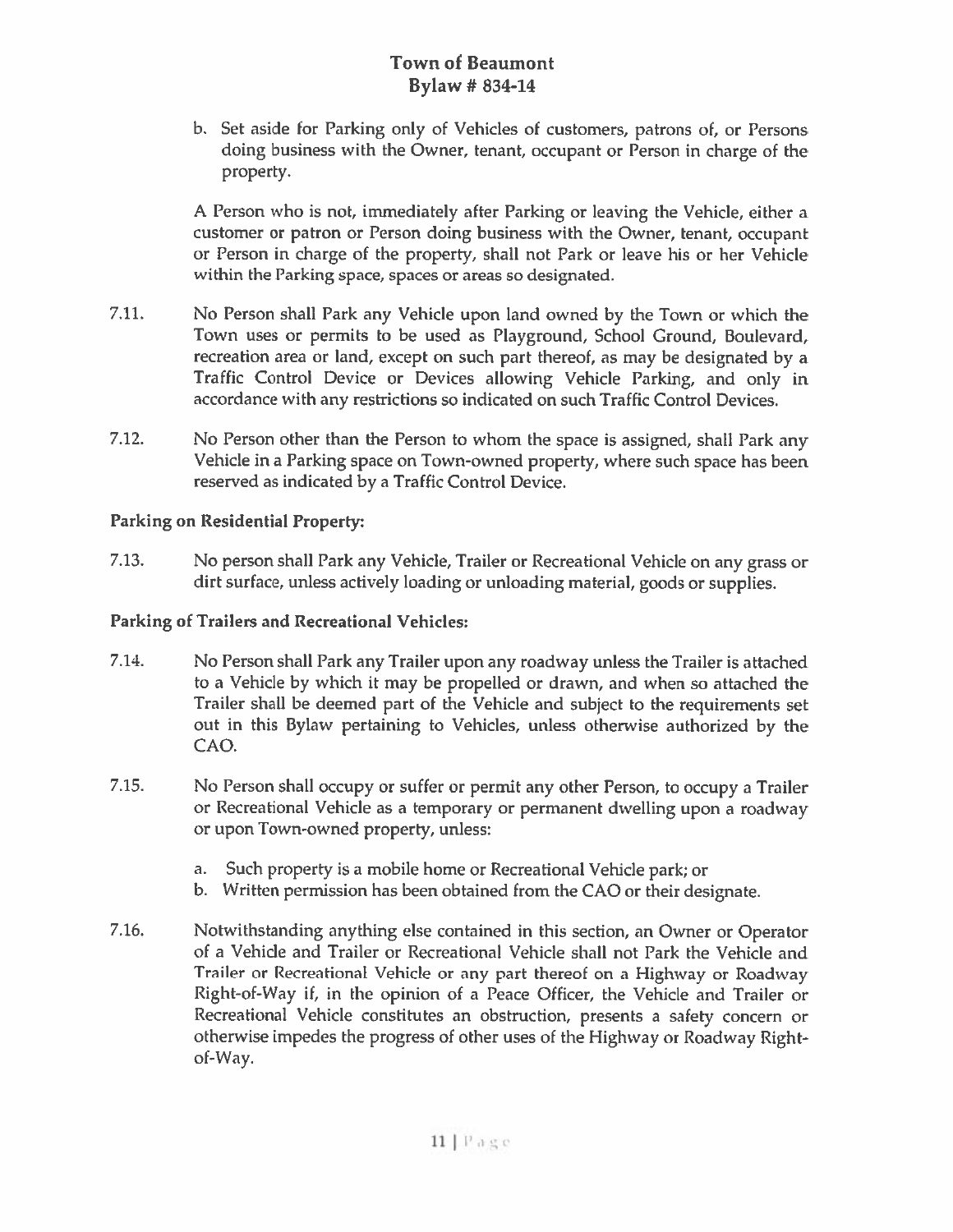#### Snow Removal Routes:

- 7.17. No Person shall Park <sup>a</sup> Vehicle, or permit <sup>a</sup> Vehicle to be parked on <sup>a</sup> Highway marked as <sup>a</sup> snow removal route when signage has been pu<sup>t</sup> in place indicating so.
- 7.18. All Vehicles parked on signed snow removal routes after the signage is in effect are subject to fine and immediate removal at the expense of the registered owner.
- 7.19. Signage on or near the Highway identifying the snow removal route shall constitute notice of the snow removal route, and where circumstances permit the Town shall provide reasonable notice of snow removal routes being in effect.

### Disabled Parking:

7.20. No Person shall park <sup>a</sup> Vehicle in <sup>a</sup> Parking space designed for the exclusive use of disabled persons, unless such Vehicle has clearly displayed an Identification Placard, or bears <sup>a</sup> license plate designating it <sup>a</sup> Disabled Person Vehicle, and is at that time, being operated by or transporting the Person to whom the Identification Placard has been issued.

#### Exemption from Parking Provisions:

- 7.21. Notwithstanding anything appearing elsewhere in this Bylaw, the provisions relating to Parking of Vehicles do not apply to:
	- a. Emergency Vehicles.
	- b. Vehicles used in conjunction with the servicing of roadways, trails, parks and public utilities, including water and sewer systems, telephone systems, electrical systems and cable vision systems.
	- c. Funeral cars being operated by <sup>a</sup> funeral director, during <sup>a</sup> funeral.
	- d. Towing service vehicles.
	- e. Town vehicles or vehicles under hire by the Town, for snow removal, road building or maintenance or maintenance of Town property while any such Vehicles is being used in work requiring that it be Stopped or Parked.

#### Removal of Vehicles

- 7.22. A—Peace Officer is hereby authorized to remove and impound or cause to be removed and impounded, any Vehicle Parked in contravention of any provision of this Bylaw
- 7.23. Notwithstanding anything else in this Bylaw, where portable "No Parking" signs have been <sup>p</sup>laced on or near <sup>a</sup> roadway by the Town or with permission of the Town, the Town, its employees, servants, agents or representatives may tow any Vehicles Parked in contravention of those signs at the expense of their Owner and Park the same on an adjacent roadway without impounding the Vehicles-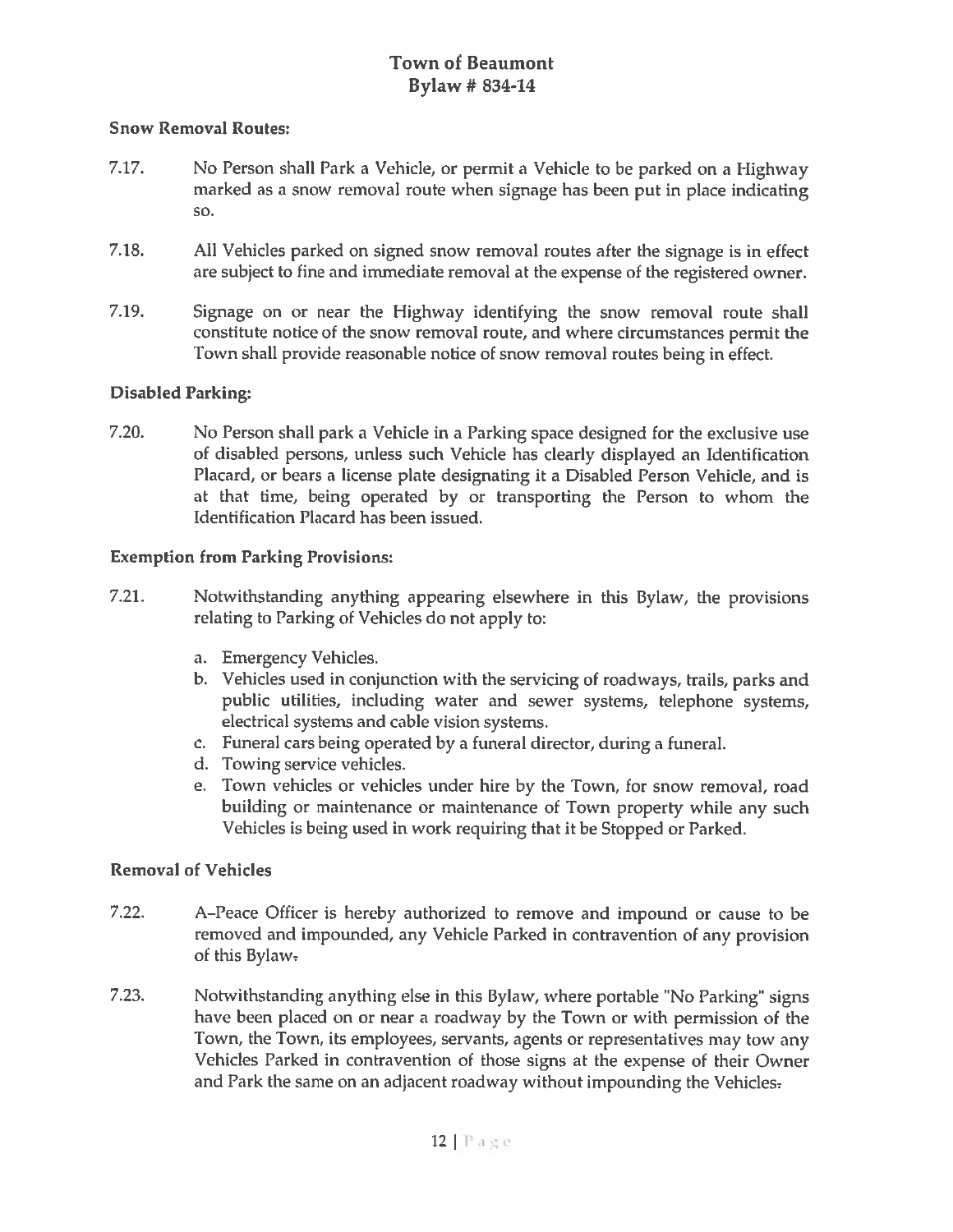#### SECTION 8: PARADES, PROCESSIONS

- 8.01. No Person shall hold, join, march or participate in any Parade or Procession unless <sup>a</sup> Permit has been obtained from the CÁO or their delegate. The CÁO or their delegate may issue <sup>a</sup> Parade Permit to <sup>a</sup> Person where the Person has complied with the requirements of Section 8.02 below.
- 8.02. Any Person desiring to hold <sup>a</sup> Parade or Procession within the Town shall, at least ten (10) days prior to the time he or she desires to hold the Parade or Procession, make an application in writing to the CAO or their delegate, containing the following information:
	- a. The name and address of the Person wishing to hold or sponsor the Parade or Procession, and if the Person is an organization, the name and address of <sup>a</sup> contact Person for that organization.
	- b. The day, date and times during which the Parade or Procession will be held.
	- c. The route of the Parade or Procession.
	- d. The approximate number of Persons and Vehicles participating in the Parade or Procession.
	- e. The nature and object of the Parade or Procession.
	- f. Proof of liability insurance in <sup>a</sup> form and amount satisfactory to the CÁO or their delegate.
- 8.03. The CAO or his or their delegate may unconditionally approve, approve with conditions, or refuse an application for <sup>a</sup> Parade Permit at his or her sole discretion.
- 8.04. The CAO may specify the hours and route of the Parade or Procession and give such direction to the applicants in regard to such Parade or Procession as in his opinion will preven<sup>t</sup> any unnecessary or unreasonable obstruction to the roadway or tend to preven<sup>t</sup> <sup>a</sup> breach of the peace.
- 8.05. Where <sup>a</sup> Parade Permit is granted allowing floats, Vehicles or animals to be placed in or on the route of <sup>a</sup> Parade or Procession, the Person or Persons sponsoring the Parade or Procession shall indemnify and save harmless the Town from and against any and all claims for injury to any Person or Persons and damage to any real or personal property arising by reason of, or in any way connected with, the entry, placing or operation of the Vehicles, floats or animals in the Parade or Procession and whether arising out of, directly or indirectly caused by any act, omission or negligence of the Town, its authorities or agents.
- 8.06. Where <sup>a</sup> Parade Permit has been granted:
	- a. All persons not taking par<sup>t</sup> in the Parade shall he restricted to the use of the Sidewalk.
	- b. The CÁO, or their delegate or <sup>a</sup> Peace Officer may temporarily close for all or specific types of traffic, all or <sup>a</sup> portion of the roadway along or near the route set out in the Permit for the anticipated time of the Parade or Procession and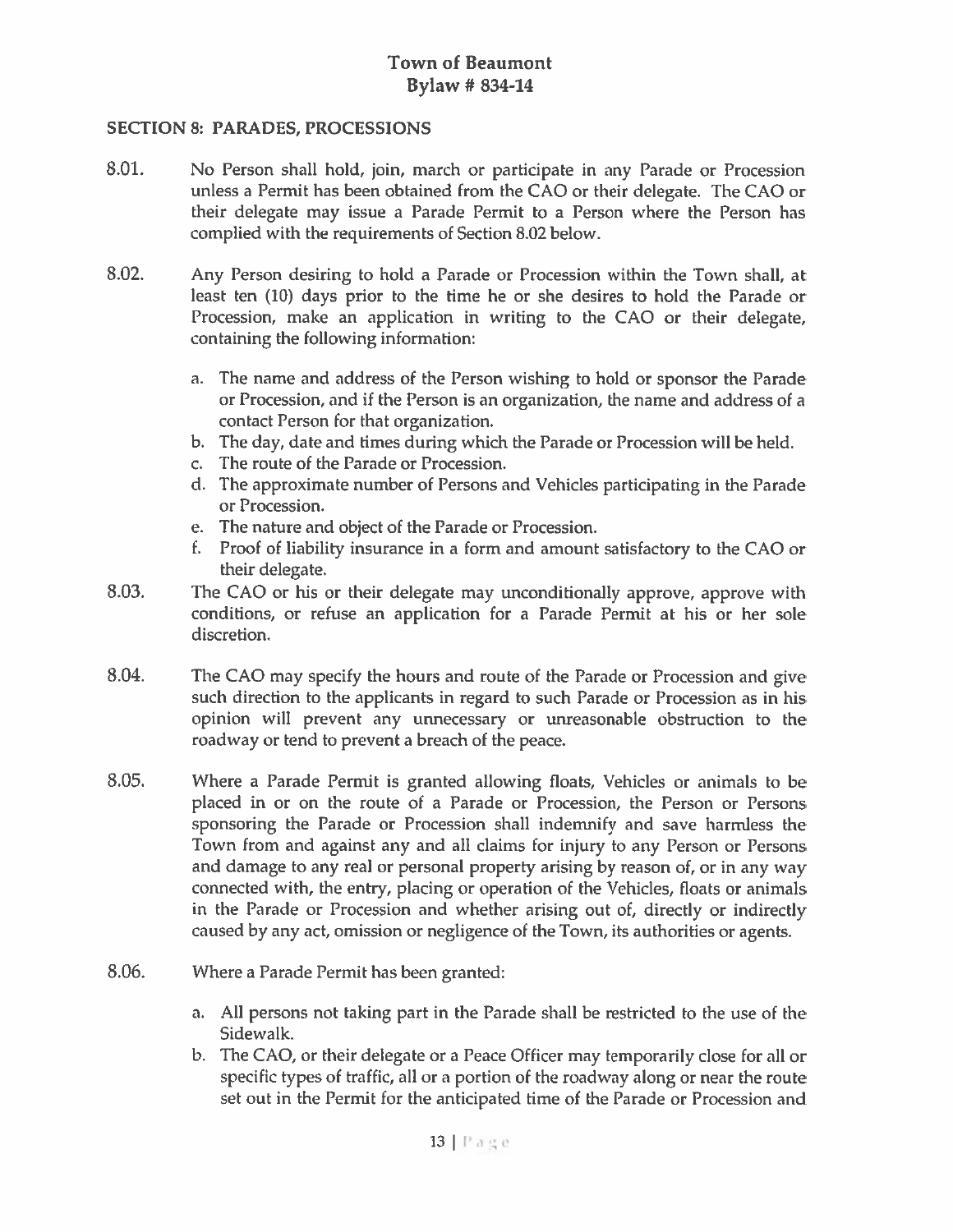for such an additional time as necessary to clear the roadway or roadways of normal traffic.

- c. The CAO, or their delegate or <sup>a</sup> Peace Officer, may temporarily suspen<sup>d</sup> Parking and loading privileges on all or <sup>a</sup> portion of the roadways on the proposed route of the Parade or Procession.
- 8.07. No Parade or Procession shall move at <sup>a</sup> spee<sup>d</sup> slower than <sup>5</sup> km/hour or obstruct any roadway for <sup>a</sup> period longer than is required to hold the Parade or Procession in accordance with the application submitted and the Permit issued.
- 8.08. Any Vehicle in <sup>a</sup> funeral procession, excep<sup>t</sup> the lead Vehicle, may, during the daylight hours, enter an Intersection without Stopping if:
	- a. Hazard lights or four way flashers are activated.
	- b. The Vehicle, with the exception of the lead Vehicle is traveling immediately behind the Vehicle in front of it so as to form <sup>a</sup> continuous line of traffic.
	- c. The passage into the Intersection can be made in safety.
- 8.09. <sup>A</sup> Peace Officer or Parade Marshall may regulate and direct traffic in the vicinity of any Parade or Procession and all Persons shall obey the orders and directions of the Peace Officer or Parade Marshall.
- 8.10. No Pedestrian or Person operating any Vehicle or Person riding <sup>a</sup> horse shall:
	- a. Break through the ranks of <sup>a</sup> military or funeral procession.
	- b. Break through the ranks of any authorized Parade or Procession.

This Section shall not apply to Emergency Vehicles.

#### SECTION 9: OFF-HIGHWAY VEHICLES

- 9.01 No person who is the owner or operator of an Off-Highway Vehicle may operate or suffer or permit any other person to operate the Off-Highway Vehicle, on any Highway or property owned by the Town, within the corporate limits of the Town unless for the specific and direct purpose of loading and unloading from <sup>a</sup> vehicle, trailer or similar device.
- 9.02 Notwithstanding anything appearing elsewhere in this Bylaw, the provisions relating to Off-Highway Vehicles shall not apply to Peace Officers or Emergency Service staff in the execution of their duties, nor to Town maintenance activities or other maintenance approved in advance by the Town.

### SECTION 10: MISCELLANEOUS

10.01 No Person shall allow trees, hedges or shrubs on Property, whether <sup>p</sup>lanted before or after the date of the passing of this Bylaw, to grow to such <sup>a</sup> height or breadth that proper visibility or passage for safe traffic or Pedestrian Flow, is thereby interfered with.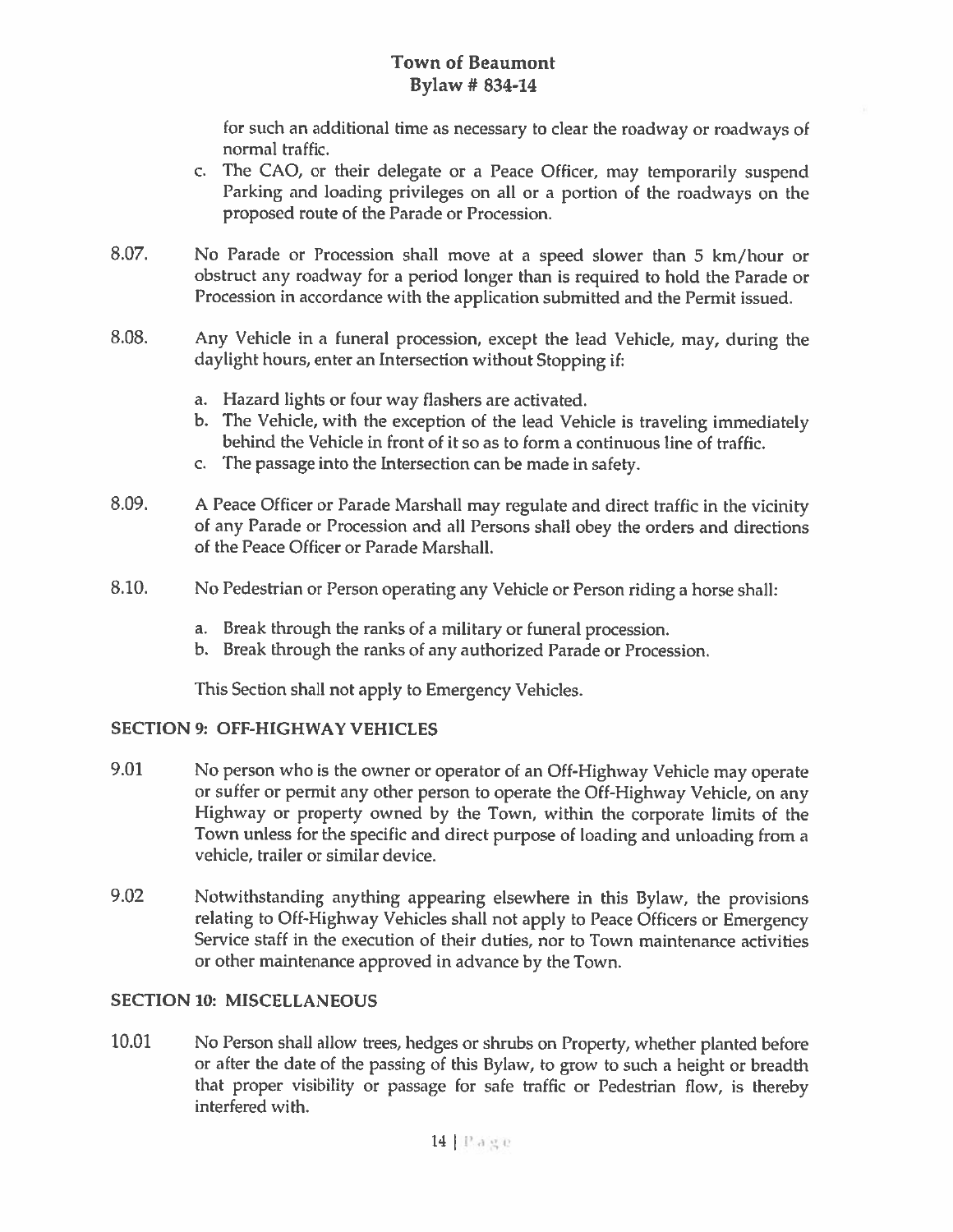- 10.02 No Person shall load or unload goods or merchandise, across <sup>a</sup> Sidewalk or Boulevard, where loading and unloading facilities have been provided on the premises to which the goods are being delivered or removed.
- 10.03 No unauthorized Person shall <sup>p</sup>lace upon any Highway, abutting <sup>a</sup> Roadway or upon any structure abutting <sup>a</sup> Highway, any sign, mark or notice, relating to the use of the roadway, or otherwise resembling, or intended to resemble, <sup>a</sup> Traffic Control Device.
- 10.04 No Person other than <sup>a</sup> Town employee, in the normal course of his/her duties, shall mark any Town property with paint or any substance. This includes but is not Limited to Sidewalks, roads and signs.
- 10.05 No Person shall wash or drain any Vehicle, trailer, machinery or other item, in such a manner as to result in mud, grease, oil, ice or any similar substance, being placed upon <sup>a</sup> Roadway, land, Boulevard or Sidewalk.
- 10.06 No Person shall place an industrial waste container, storage container, material or other item upon any roadway unless:
	- a. <sup>A</sup> permit has first been obtained from the CAO or their delegate.
	- b. The container, material or item is marked with high visibility reflective markers.
	- c. The Person has in place, in respec<sup>t</sup> to the container, material or item, public liability insurance in an amount determined by the CAO in their sole discretion.

Failure to meet the requirements set out in this Section may result in the Town having the item removed from the Highway at the Person's expense.

- 10.07 Any Peace Officer or any member of an emergency service may, in case of fire or other emergency, designate an emergency line that cannot be crossed by any person that is not authorized by <sup>a</sup> Peace Officer or member of such emergency service.
- 10.08 No person shall stand or Park so as to preven<sup>t</sup> or impede access to, <sup>a</sup> fire or other emergency, or pass beyond the emergency line designated in Section 10.07.

### PART III AUTHORITIES

#### SECTION 11: POWERS

#### Delegation of Powers:

11.01 The CAO may delegate all or a portion of their powers, granted pursuant to this Bylaw, to such other municipal officer or employee as is appropriate in the discretion of the CAO or Council.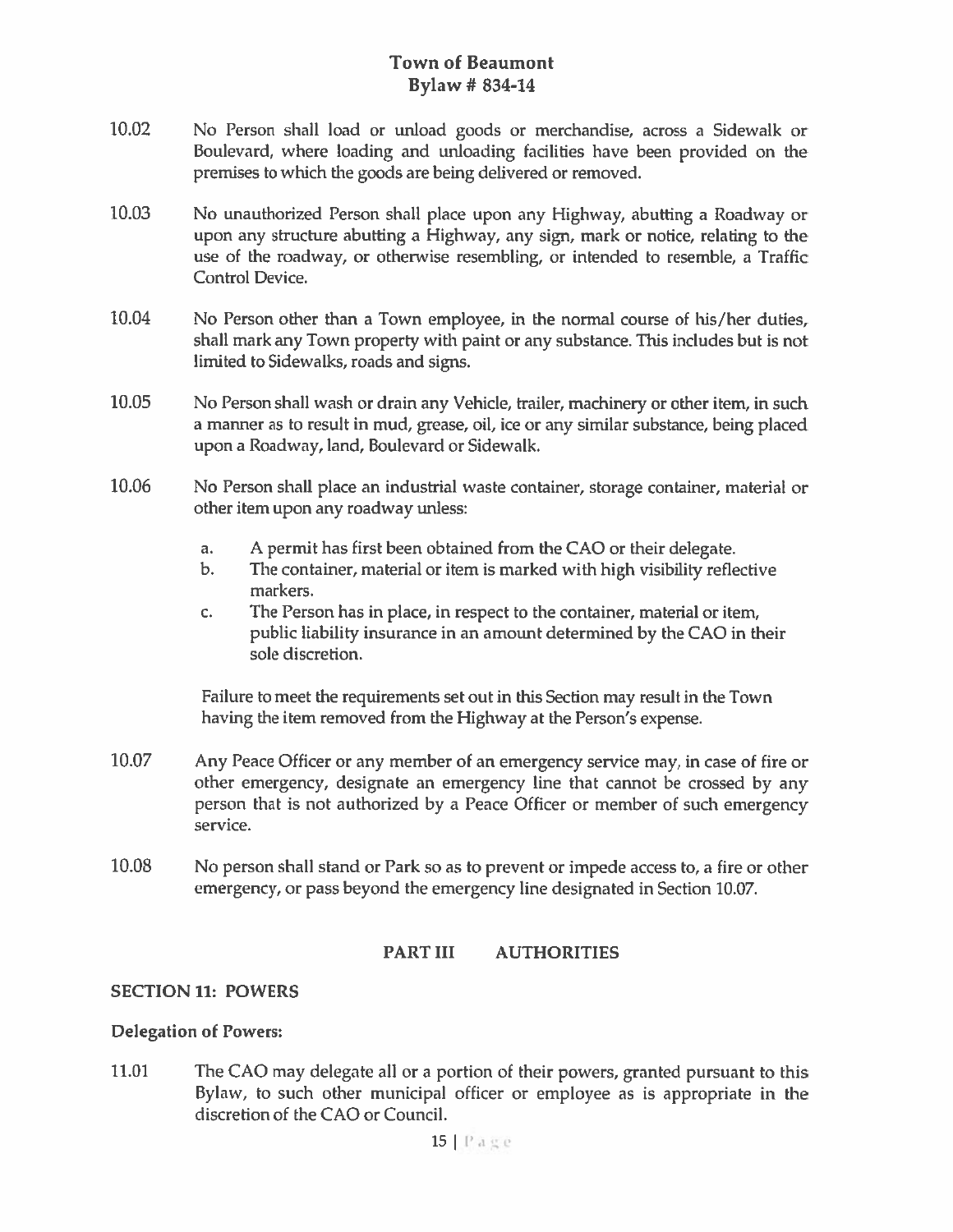11.02 References to the CAO shall be deemed to include his/her delegate.

#### General:

- 11.03 The power to prescribe the necessity and location of Traffic Control Devices within the Town is hereby delegated to the CAO.
- 11.04 The CAO may prescribe where Traffic Control Devices are to be posted within the Town, including, but not limited to, Traffic Control Devices restricting the speed of Vehicles.
- 11.05 The Posting of Traffic Control Devices by the CAO is deemed to be made pursuan<sup>t</sup> to this Bylaw.
- 11.06 Temporary Traffic Control Devices may be placed on <sup>a</sup> roadway by Town officers or employees, in the course of their duties.
- 11.07 The CAO shall provide <sup>a</sup> record of all the locations of Traffic Control Devices, which shall be open to public inspection during normal business hours.
- 11.08 The CAO may designate crosswalks upon any Highway and Post Traffic Control Devices designating those crosswalks.
- 11.09 The CAO may designate any roadway Intersection or other place on <sup>a</sup> Highway as <sup>a</sup> place at which no left hand turn or no right hand turn, or both, shall be made and may Post such Intersections or other places, with appropriate Traffic Control Devices prohibiting such turns.
- 11.10 The CAO may designate any Intersection or other place on <sup>a</sup> Highway, including, but not limited to, where <sup>a</sup> railway right-of-way crosses <sup>a</sup> Highway, as <sup>a</sup> place where U-turns are prohibited and shall cause the same to be posted with <sup>a</sup> Traffic Control Device.
- 11.11 The Council may designate <sup>a</sup> Highway or any portion thereof, for one-way traffic only and instruct the CAO or any other person, to Post <sup>a</sup> Traffic Control Device designating one-way traffic.
- 11.12 The CAO may designate School Zones and Playground Zones and may Post such zones with appropriate Traffic Control Devices.
- 11.13 The CAO may designate any Highway upon which no parking is permitted and to cause the same to be posted.
- 11.14 The CAO may designate <sup>a</sup> portion of <sup>a</sup> Highway where Parking is limited to <sup>a</sup> specific period of time or wholly prohibited and cause the same to be marked by an appropriate Traffic Control Device.
- 11.15 The CAO may designate Town employee parking areas and cause the same to be posted.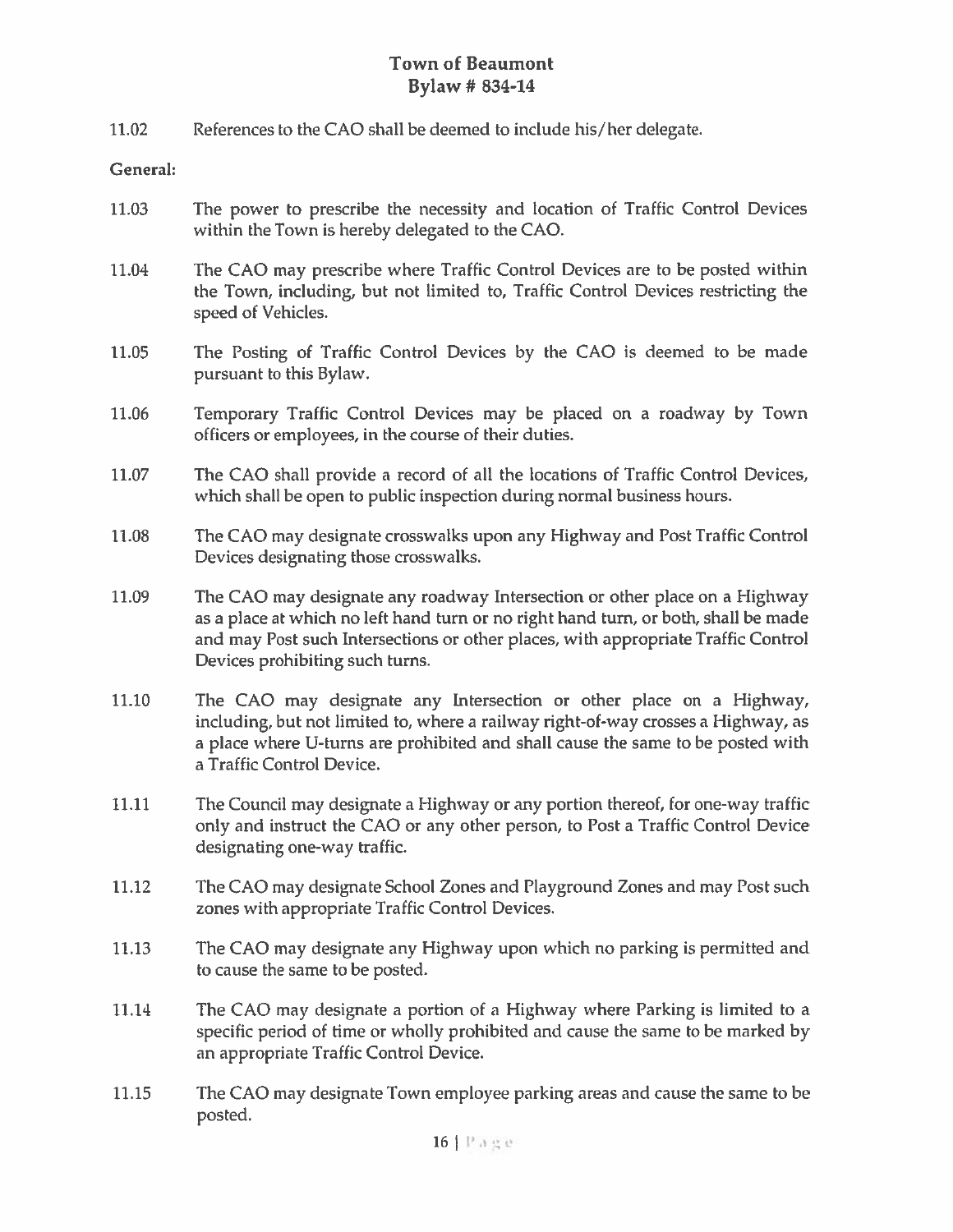- 11.16 The CAO may designate angle or parallel parking on any Highway and cause the same to be posted.
- 11.17 The CAD may Post Traffic Control Devices stating the minimum distance <sup>a</sup> Vehicle may be parked from any Intersection.
- 11.18 The Council may, by resolution, designate any Highway to be <sup>a</sup> Truck Route or par<sup>t</sup> of <sup>a</sup> Truck Route. <sup>A</sup> record of such truck routes as approve<sup>d</sup> by the Council shall be kept by the CAD.
- 11.19 The CAD may Post Traffic Control Devices designating Truck Routes or Dangerous Goods Routes as approved by the Council.
- 11.20 The CAD, during unfavourable road conditions, may impose limits on loads traveling on Highways and may Post such roadways with appropriate Traffic Control Devices.
- 11.21 The CAO may designate the maximum loading permitted on any Highway and bridge and to cause the same to be posted with appropriate Traffic Control Devices.
- 11.22 The CAO may close or open any existing median or divider on any Highway.
- 11.23 The CAO may designate:
	- a. Any Highway, as one which is closed temporarily, in whole or in part, to traffic and shall cause such Highway to be so marked.
	- b. Any area on any Highway or Public Place as one in which Parking privileges are temporarily suspended and shall cause such area to be so marked.
- 11.24 The CAD may designate any Highway as one to be divided into traffic lanes as such number as may be considered appropriate in the circumstances.
- 11.25 The CAO may restrict the movement of Vehicles from <sup>a</sup> Private Driveway onto <sup>a</sup> Highway from <sup>a</sup> Highway onto <sup>a</sup> Private Driveway where such restrictions deemed advisable in the public interest and for the better regulation of traffic, and shall cause the imposed restriction to be posted with the appropriate Traffic Control Devices.
- 11.26 Town employees or Peace Officers may move or cause to be removed, Vehicles from <sup>a</sup> Highway when maintaining or repairing same in an emergency situation.
- 11.27 Without restricting any other power, duty or function granted by this Bylaw, the CAO may issue special permission when such terms and conditions are deemed appropriate, and in the sole discretion of the CAD or his delegate.

#### Permits:

- 11.28 The CAO may, in their discretion, issue permits for:
	- a. Parades or processions.
	- b. Horse-drawn Vehicles.
	- c. Off Highway Vehicles.

 $17$   $\pm$   $\alpha$   $\alpha$   $\alpha$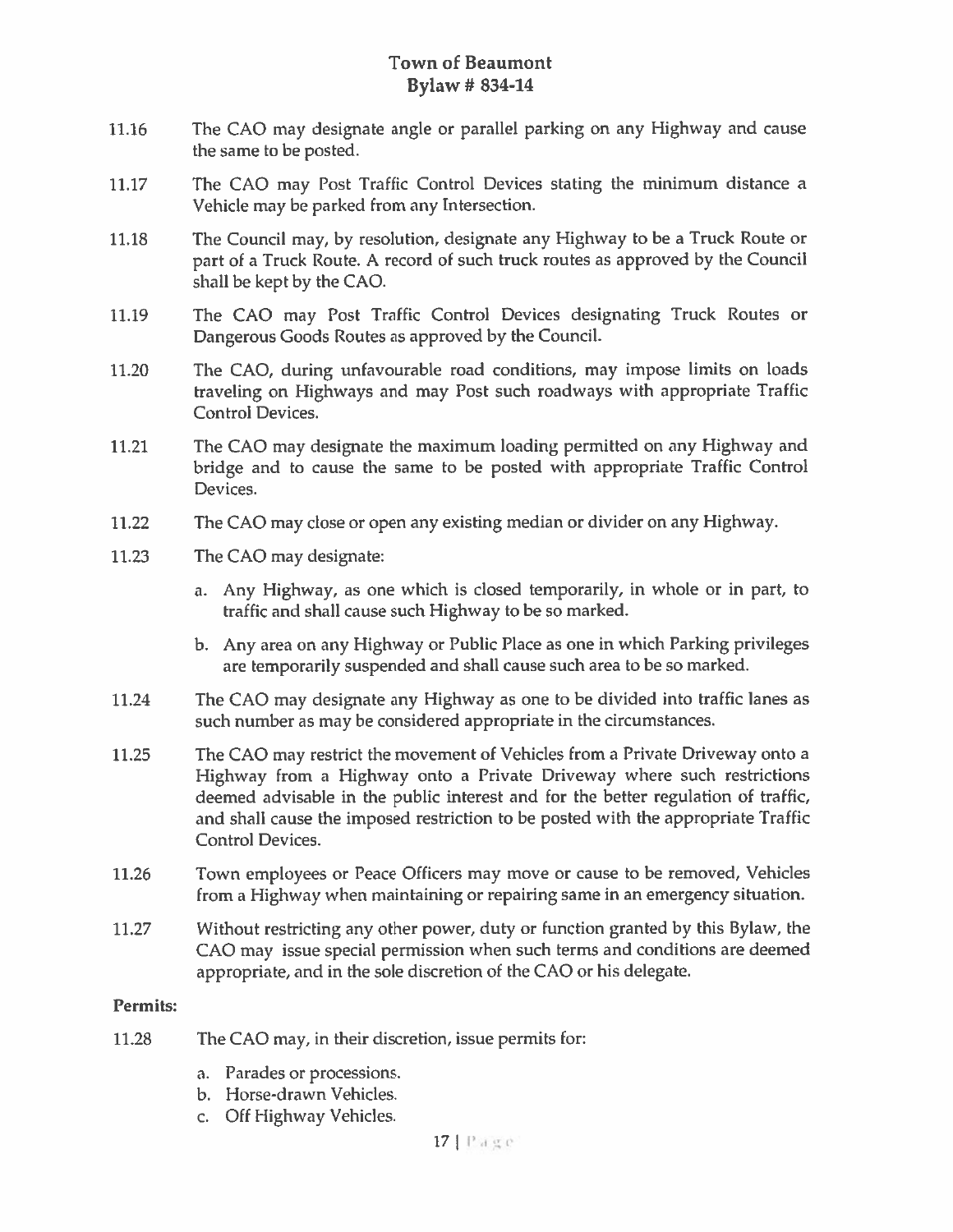- d. Containers, materials or items placed on Roadway.
- e. Other events as deemed appropriate.

#### SECTION 12: ENFORCEMENT

- 12.01 Any Peace Officer is hereby authorized to enforce the provisions of this Bylaw.
- 12.02 A Peace Officer is hereby authorized to remove and impound, or cause to be removed and impounded, any Vehicle or Trailer:
	- a. Parked in contravention of this Bylaw.
	- b. Where emergency conditions require that the Vehicle or Trailer be removed.
- 12.03 Any Vehicle removed pursuan<sup>t</sup> to Section 12.02 may be moved to:
	- a. A nearby roadway.
	- b. A place designated by the Town, where it will remain impounded until claimed by its Owner or the Owner's agent.
- 12.04 Where <sup>a</sup> Peace Officer believes, on reasonable and probable grounds, that an offence under Section 10 of this Bylaw has been committed, the Peace Officer may seize the Off-Highway Vehicle and cause it to be removed, taken and stored, in <sup>a</sup> suitable place, pending <sup>a</sup> prosecution in Provincial Court.
- 12.05 All charges for removal and impounding shall be in addition to any fine or penalty imposed in respec<sup>t</sup> of any such Violation or to any paymen<sup>t</sup> made in lieu of prosecution, as provided for in this Bylaw.
- 12.06 In order to determine the time over which <sup>a</sup> Vehicle has been parked in <sup>a</sup> location where Parking is restricted to a specific allotment of time, a Peace Officer may place a—mark on the tread face of the tire of <sup>a</sup> Parked or Stopped Vehicle without the Peace Officer or the Town incurring any liability relating thereto.

#### Obstruction:

12.07 A Person shall not obstruct or hinder a Peace Officer in the exercise of their powers and duties pursuan<sup>t</sup> to this Bylaw.

#### Violation Notices and Tickets:

- 12.08 A Peace Officer is hereby authorized and empowered to issue <sup>a</sup> Violation Notice, to any Person whom the Peace Officer has reasonable grounds to believe, has contravened any provision of this Bylaw.
- 12.09 A Violation Notice may be issued to such Person. by placing under the windshield wiper of <sup>a</sup> Vehicle, or by mailing <sup>a</sup> Violation Ticket to such Person at his or her last-known pos<sup>t</sup> office address in accordance with Part III of the Provincial Offences Procedure Act.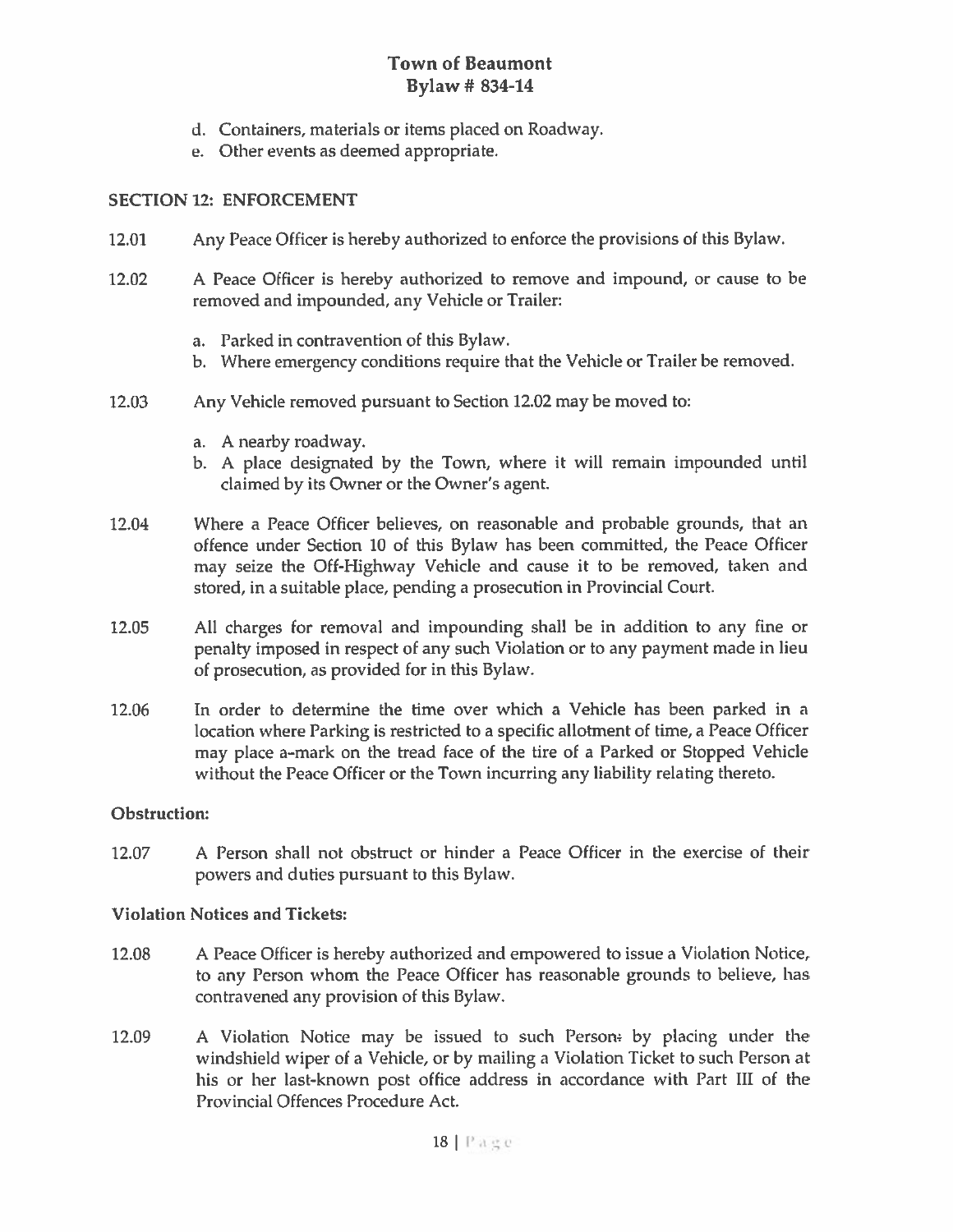- 12.10 Notwithstanding Section 12.08 of this Bylaw, a Peace Officer is hereby authorized and empowered to immediately issue <sup>a</sup> Violation Ticket, pursuan<sup>t</sup> to either Part II or Part III of the Provincial Offences Procedure Act, to any Person whom the Peace Officer has reasonable grounds to believe has contravened any provision of this Bylaw.
- 12.11 A Violation Notice, or Ticket issued under this Bylaw may provide that the Person who committed the offence may, within <sup>a</sup> specified period of time pay <sup>a</sup> specified penalty as listed in Schedule "A" and listed on the Violation Ticket.

#### SECTION 13: OFFENCES AND PENALTIES

- 13.01 A person who violates any section of this Bylaw is guilty of an offence and liable, upon summary conviction, to <sup>a</sup> fine as set out at Schedule "A".
- 13.02 The Owner of <sup>a</sup> Vehicle which is involved in any contravention of this Bylaw, is guilty of an offence unless he proves to the satisfaction of the judge that, at the time of the offence, the vehicle was not being driven or was not parked or left by him or by any other person with his consent, expressed or implied.
- 13.03 Under no circumstances shall <sup>a</sup> person charged under this Bylaw be subject to <sup>a</sup> term of imprisonment in lieu of <sup>a</sup> fine.

#### SECTION 14: COMING INTO FORCE

- 14.01 This Bylaw shall come into force upon receiving third and final reading and having been signed by the Mayor and Municipal Clerk.
- 14.02 Should any provision of this Bylaw be determined to be invalid, then such provisions shall be severed and the remaining Bylaw shall remain valid and enforceable.
- 14.03 Upon third reading and necessary approvals, Bylaw 619-04 is hereby repealed.

READ a first time this  $24<sup>th</sup>$  day of June, 2014.

READ a second time this  $8<sup>th</sup>$  day of July, 2014.

READ a third time and passed this  $8<sup>th</sup>$  day of July, 2014.

Mayor Municipal Clerk

gd/barn 834-14 Traffic Safety Bylaw 2014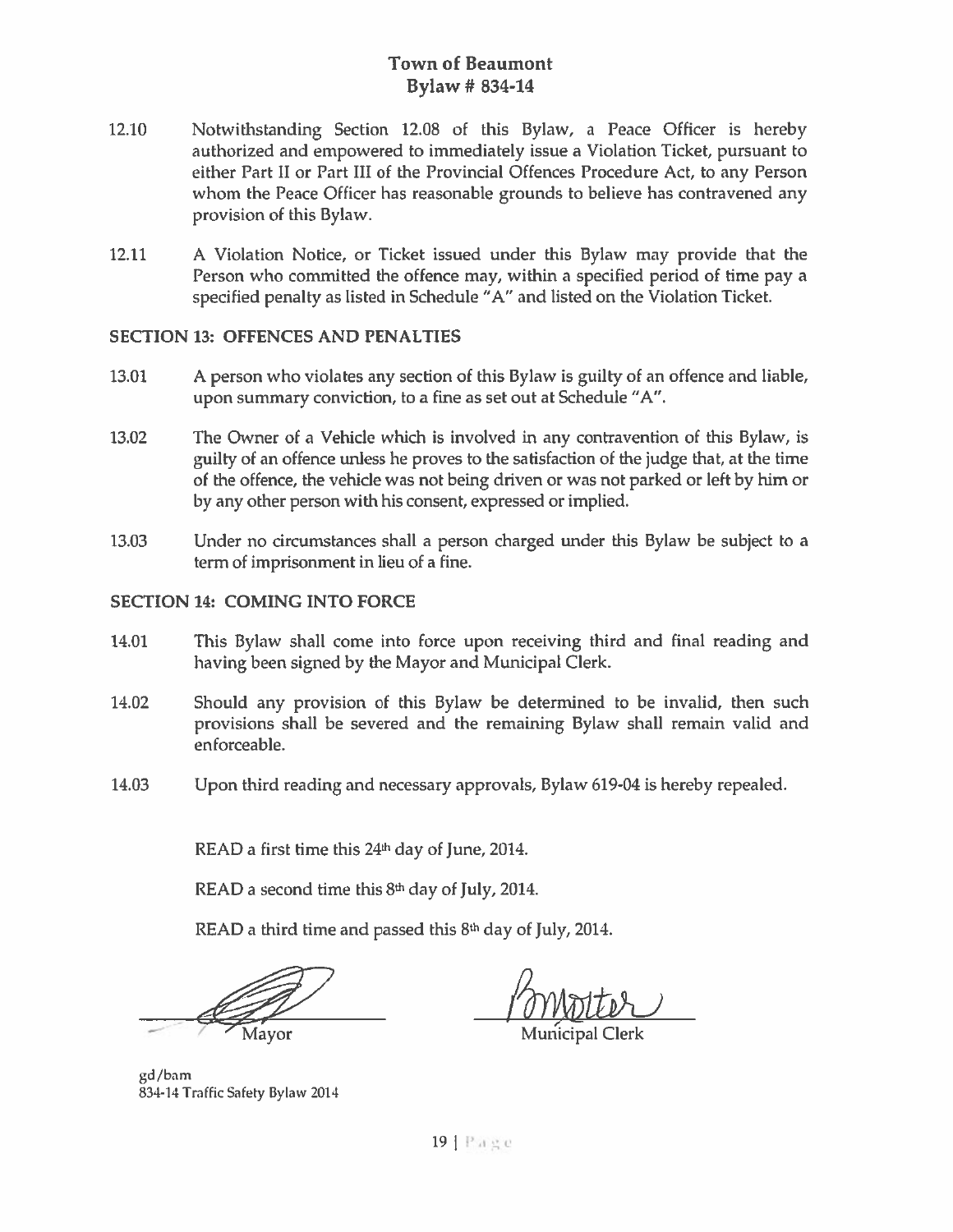| <b>Section</b> | Offence                                                                                                                                                                     | Penalty                                      |
|----------------|-----------------------------------------------------------------------------------------------------------------------------------------------------------------------------|----------------------------------------------|
| 3.01           | <b>Failure to obey Traffic Control Devices</b>                                                                                                                              | \$172.00                                     |
| 3.02           | Failure to obey temporary Traffic Control Devices                                                                                                                           | \$172.00                                     |
| 3.03           | Stopping on a roadway                                                                                                                                                       | \$57.00                                      |
| 3.05           | Failure to clean / remove loose material from Vehicle /                                                                                                                     | \$172.00                                     |
|                | hitch / Trailer before operating on roadway                                                                                                                                 |                                              |
| 3.06           | Failure to cover loose material hauled on roadway                                                                                                                           | \$172.00                                     |
| 3.07           | Tracking on a roadway                                                                                                                                                       | \$150.00                                     |
| 3.08           | <b>Unsecured</b> load                                                                                                                                                       | \$250.00                                     |
| 3.09           | Drive over Fire Fighting or Town equipment                                                                                                                                  | \$250.00                                     |
| 4.01           | Driving at unreasonable speed                                                                                                                                               | \$115.00                                     |
| 4.02           | Exceeding 40km/h in Town unless otherwise permitted<br>/ posted                                                                                                             | <b>Table</b><br>See<br>$\mathbf{1}$<br>(TSA) |
| 4.03           | Exceeding 20km/h in alley within Town                                                                                                                                       | See Table<br>$\mathbf{1}$                    |
|                |                                                                                                                                                                             | (TSA)                                        |
| 5.01           | Pedestrian failed to cross roadway at Intersection or<br>crosswalk                                                                                                          | \$115.00                                     |
| 5.02           | Pedestrian crossed at Intersection when prohibited by<br><b>Traffic Control Device</b>                                                                                      | \$115.00                                     |
| 5.03           | Three or more Pedestrians obstructing entrance to<br>building / obstruct or prevent Persons from using<br>roadway                                                           | \$115.00                                     |
| 5.04           | Pedestrian obstructing / inconveniencing vehicular or<br>Pedestrian traffic                                                                                                 | \$115.00                                     |
| 5.06           | Hitchhiking or soliciting a ride from driver of Vehicle on<br>roadway                                                                                                       | \$115.00                                     |
| 6.01           | Riding Bicycle on sidewalk (with wheel base more than<br>50cm and operated by adult)                                                                                        | \$50.00                                      |
| 6.03           | Use of inline skates / roller skates / skateboard / sled /<br>skis / toy vehicles / or other similar device on roadway<br>during unsanctioned event                         | \$50.00                                      |
| 6.06           | Traveling on Bicycle / skateboard / sled / roller skates /<br>inline skates / skis / toy vehicle / tricycle / or other<br>similar device attached to a Vehicle on a roadway | \$115.00                                     |
| 6.07           | Operating a Vehicle on roadway while towing device<br>referred to in Section 6.06                                                                                           | \$172.00                                     |
| 6.08(a)        | Operator of Bicycle under 18 years fail to wear helmet                                                                                                                      | \$50.00                                      |
| 6.08(b)        | Operator of Bicycle under 18 years fail have bell or<br>audible device equipped                                                                                             | \$50.00                                      |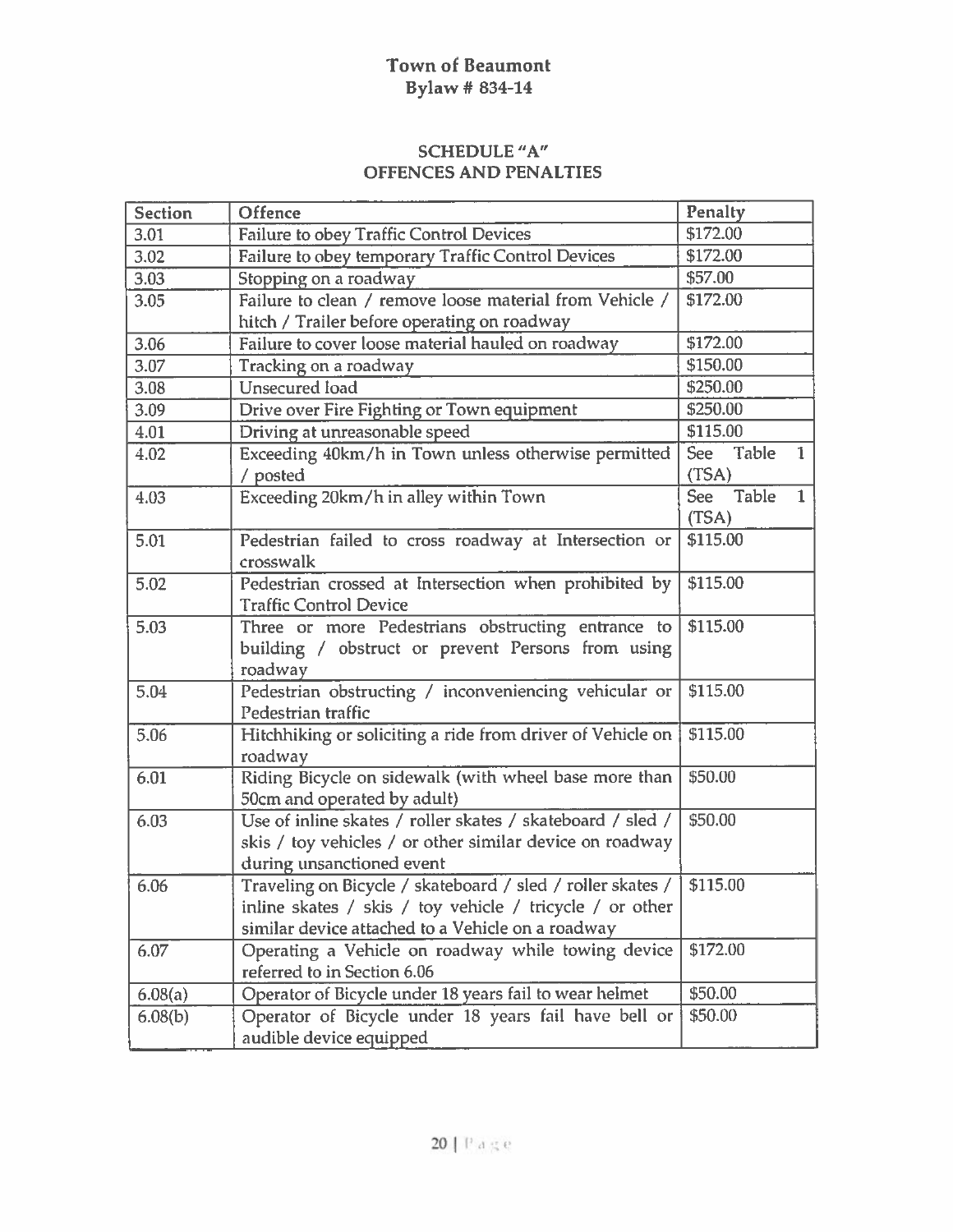| <b>Section</b> | <b>Offence</b>                                             | Penalty  |
|----------------|------------------------------------------------------------|----------|
| 6.08(c)        | Operator of Bicycle failing to yield right-of-way to       | \$50.00  |
|                | Pedestrian                                                 |          |
| 6.08(d)        | Operator of Bicycle failing to use due care, attention and | \$50.00  |
|                | control required for safety when passing Pedestrian        |          |
| 6.08(e)        | Operator of Bicycle failing to give audible signal in      | \$50.00  |
|                | reasonable time before overtaking Pedestrian               |          |
| 6.09           | Riding Bicycle / roller blade / inline skate / skateboard  | \$50.00  |
|                | / or other similar device at unreasonable rate of speed    |          |
| 6.10           | Riding Bicycle / roller blade / inline skate / skateboard  | \$50.00  |
|                | / or other similar device under 18 years without helmet    |          |
| 6.11           | Conducting an unauthorized rally or race involving         | \$100.00 |
|                | Bicycle / roller skates / inline skates / skateboard / or  |          |
|                | other similar device upon roadway                          |          |
| 6.13           | Operation of a golf cart on roadway other than the most    | \$115.00 |
|                | direct route at designated crossing points                 |          |
| 6.14           | Operation of a horse-drawn Vehicle on a roadway            | \$150.00 |
|                | without a permit                                           |          |
| 6.15, 6.16     | Driver of horse-drawn Vehicle fail to remain with or       | \$150.00 |
|                | control said Vehicle while operated in Town                |          |
| 6.17           | Fail to remove defecation deposited by horse on            | \$100.00 |
|                | highway or public property                                 |          |
| 7.01(a)        | Parking a Vehicle / Trailer impeding or obstructing        | \$57.00  |
|                | traffic in course of construction or repair                |          |
| 7.01(b)        | Parking a Vehicle / Trailer which interferes with use of   | \$230.00 |
|                | fire or emergency exit from building                       |          |
| 7.01(c)        | Parking a Vehicle / Trailer on roadway marked by "No       | \$57.00  |
|                | Parking" sign (except loading or unloading passengers)     |          |
| 7.01(d)        | Parking a Vehicle / Trailer on roadway marked by "No       | \$57.00  |
|                | Stopping" sign (except in the event of a Vehicle           |          |
|                | breakdown)                                                 |          |
| 7.01(e)        | Parking a Vehicle / Trailer on a sidewalk or boulevard     | \$57.00  |
| 7.01(f)        | Parking a Vehicle / Trailer within 5 meters of stop sign,  | \$57.00  |
|                | yield sign or Intersection                                 |          |
| 7.01(g)        | Parking a Vehicle / Trailer within 5 meters of a fire      | \$57.00  |
|                | hydrant                                                    |          |
| 7.01(h)        | Parking a Vehicle within 1.5 meters of access to a garage, | \$57.00  |
|                | driveway or private road                                   |          |
|                |                                                            |          |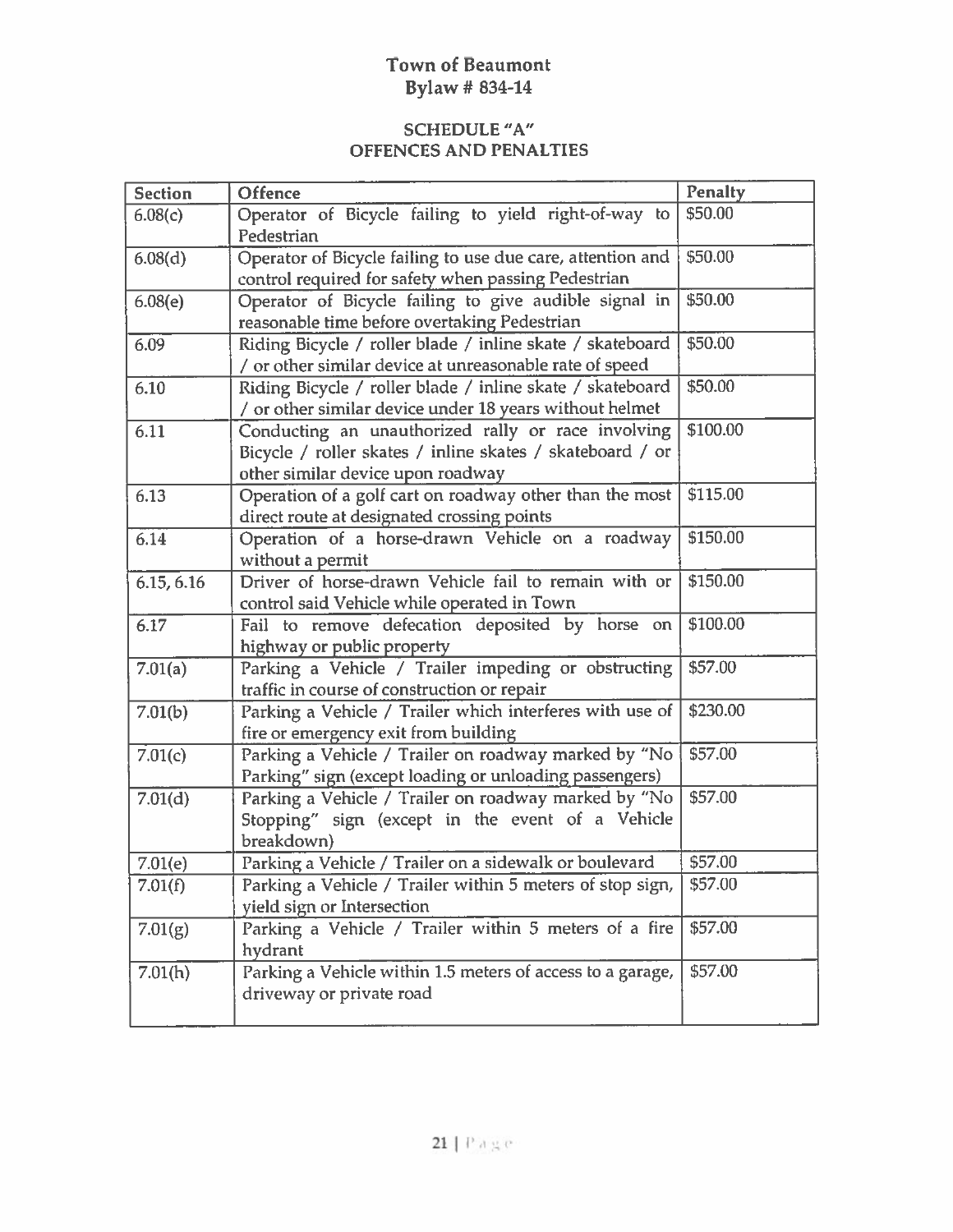| Section | Offence                                                                                                                                                                  | Penalty  |
|---------|--------------------------------------------------------------------------------------------------------------------------------------------------------------------------|----------|
| 7.01(i) | Parking a Vehicle / Trailer within 5 meters of a marked<br>crosswalk                                                                                                     | \$57.00  |
| 7.01(j) | Parking a Vehicle / Trailer against the normal flow of<br>traffic                                                                                                        | \$57.00  |
| 7.01(k) | Parking a Vehicle / Trailer on roadway obstructing the<br>normal flow of traffic                                                                                         | \$57.00  |
| 7.01(l) | Parking a Vehicle / Trailer in a alley                                                                                                                                   | \$57.00  |
| 7.02    | Parking a Vehicle / Trailer in a Emergency / Fire Lane                                                                                                                   | \$250.00 |
| 7.03    | Parking or stopping a Vehicle in excess of designated<br>time                                                                                                            | \$57.00  |
| 7.04    | Parking or stopping a Vehicle for maintenance or non<br>emergency repairs on roadway                                                                                     | \$57.00  |
| 7.07    | Parking a Vehicle on roadway / Public Place / Private<br>Property without displaying required permit                                                                     | \$57.00  |
| 7.09    | Parking a Vehicle on Private Property without<br>permission (non-condo)                                                                                                  | \$57.00  |
| 7.10    | Parking a Vehicle on Private Property without being a<br>customer, patron or Person conducting business at said<br><b>Private Property</b>                               | \$57.00  |
| 7.11    | Parking a Vehicle on Town land                                                                                                                                           | \$57.00  |
| 7.12    | Parking a Vehicle in unauthorized Parking space on<br>Town land                                                                                                          | \$57.00  |
| 7.13    | Parking a vehicle on grass or dirt on residential property                                                                                                               | \$57.00  |
| 7.14    | Parking an unattached trailer on roadway                                                                                                                                 | \$115.00 |
| 7.15    | Occupying / permitting a Person to occupy a Trailer or<br>Recreational Vehicle as temporary / permanent dwelling<br>on a roadway without Town approval                   | \$115.00 |
| 7.16    | Owner / Operator Parking a Vehicle and Trailer /<br>Recreational Vehicle on roadway / Right-of-Way<br>deemed by a Peace Officer to be an obstruction / safety<br>concern | \$57.00  |
| 7.20    | Park on snow removal route while in effect                                                                                                                               | \$115.00 |
| 7.23    | Parking a Vehicle in disabled persons parking space                                                                                                                      | \$250.00 |
| 8.01    | Holding or participating in a Parade or Procession<br>without a Permit.                                                                                                  | \$150.00 |
| 8.03    | Failing to abide by conditions of Parade or Procession                                                                                                                   | \$150.00 |
| 8.07    | Parade or Procession moving at a speed slower than<br>5km/h                                                                                                              | \$50.00  |